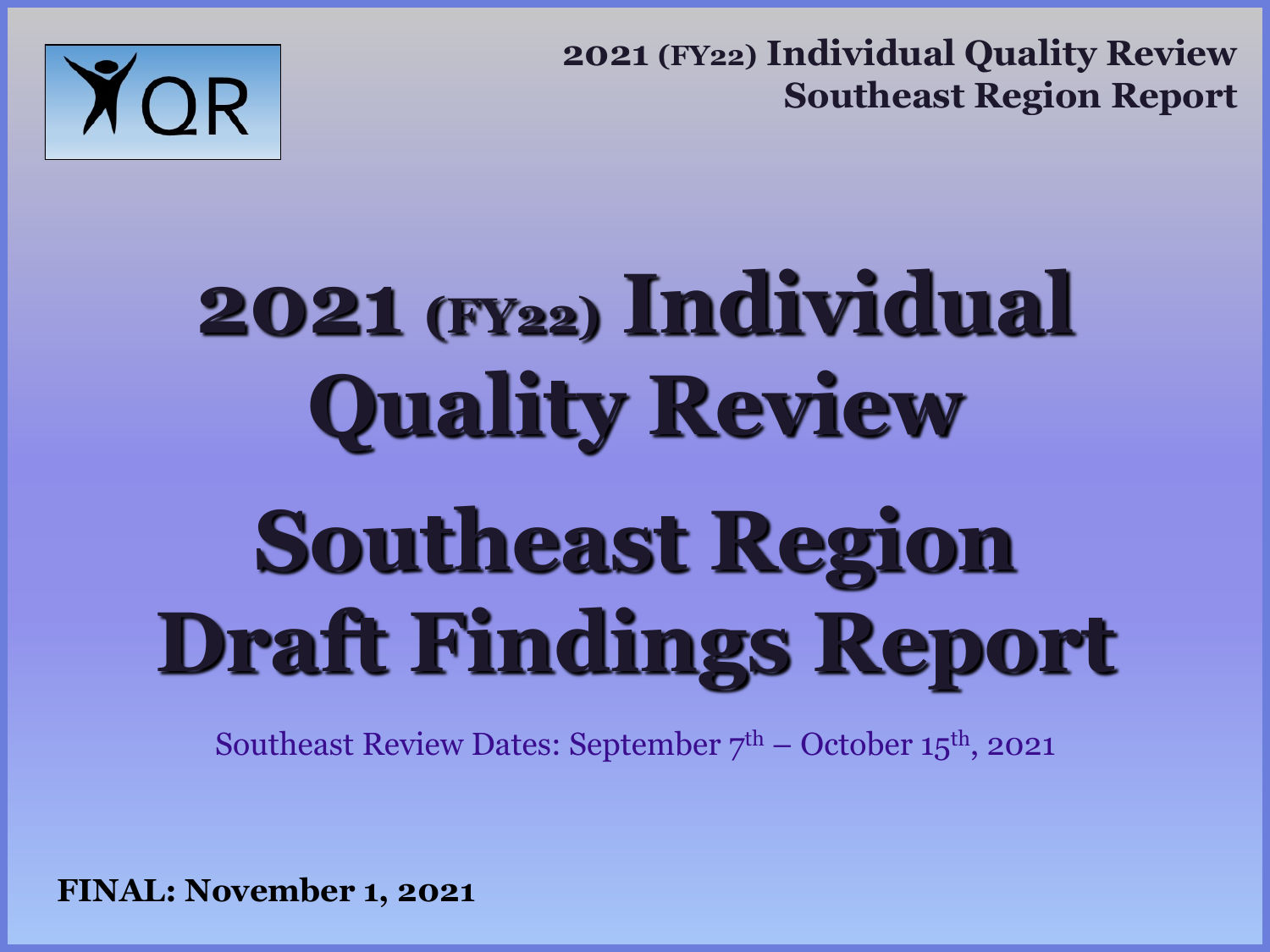

## **Class Members: 21 Southeast Sample: 10 (48%) Independent Case Management Agencies**

J&J 7 (2 Mi Via, 1 ICF/IDD)

#### **Community Inclusion and Residential Providers**

|                | <b>CCS/CIE</b> | <b>Residential</b> |
|----------------|----------------|--------------------|
| <b>Aspire</b>  |                |                    |
| ENMRSH         |                |                    |
| Leaders        |                |                    |
| Tobosa         |                |                    |
| Mi Via         |                |                    |
| <b>ICF/IDD</b> |                |                    |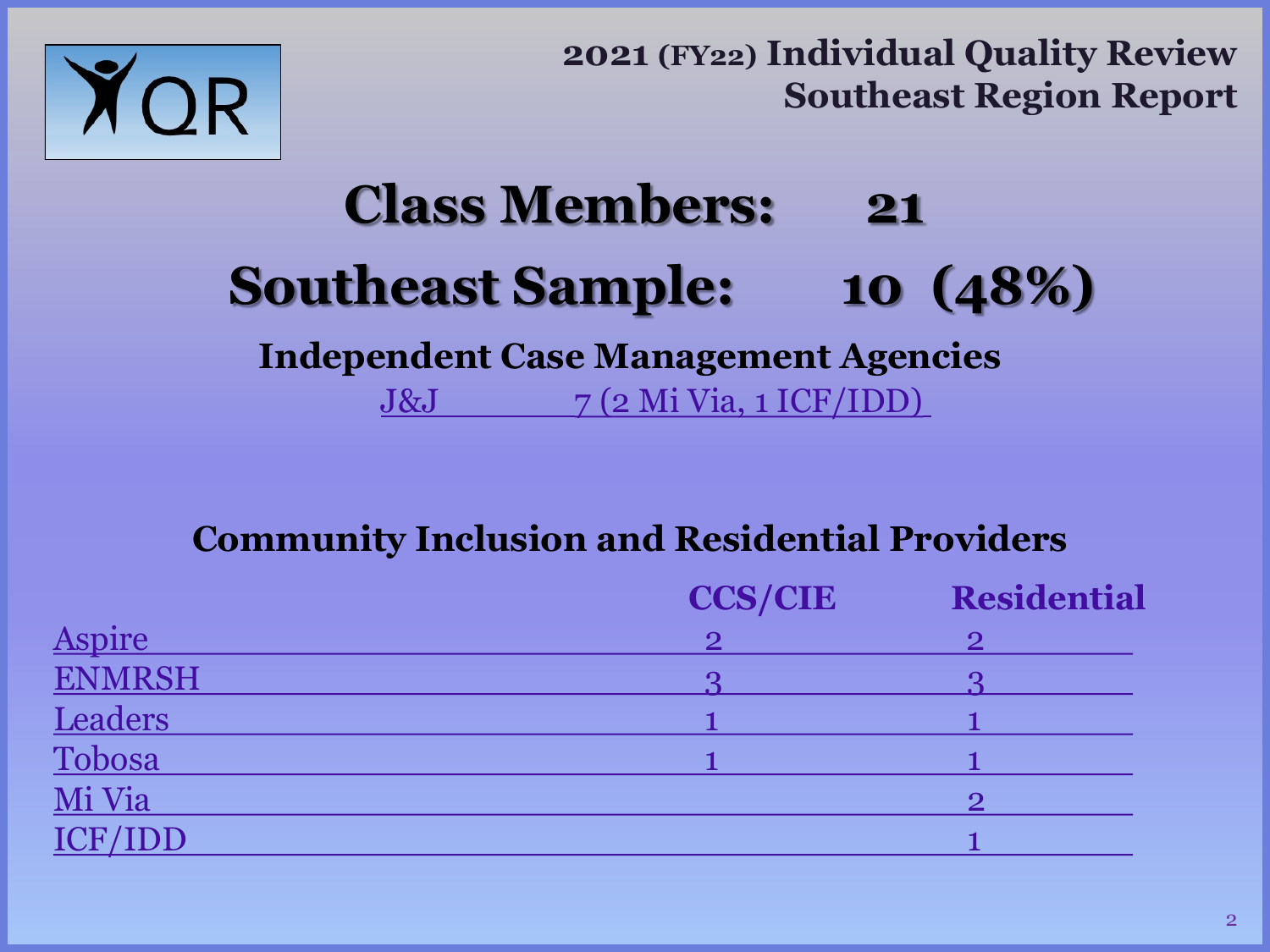

**(40% of sample)**

## **Class Members with Immediate or Special Needs**

#### **Individuals found to Need Immediate Attention: 4 People**

*Individuals for whom urgent health, safety, environment and/or abuse/neglect/exploitation issues were identified which the team is not successfully and actively in the process of addressing in a timely fashion*

#### **Individuals Needing Special Attention: 5 People**

**(50% of sample)** *Individuals for whom issues have been identified that, if not effectively addressed, are likely to become an urgent health and safety concern.*

*In 2020, two people were found to need Immediate Attention, five people required Special Attention. There were 10 people in the sample.*

*In 2018, five people were found to need Immediate Attention, three people required Special Attention. There were 10 people in the sample.*

*In 2016, no individuals were found to need Immediate Attention; one person required Special Attention. There were 10 people in the sample.*

*In 2014, one person was found to need Immediate Attention, two In 2013, one person was found to need Immediate Attention; people required Special Attention., and one incident report was filed. There were 14 people in the sample.*

*In 2019, five people were found to need Immediate Attention, three people required Special Attention. There were 10 people in the sample.*

*In 2017, one person was found to need Immediate Attention, five people required Special Attention. There were 10 people in the sample.*

*In 2015, one person was found to need Immediate Attention, two people required Special Attention. There were 11 people in the sample.*

*one person required Special Attention. There were 15 people in the sample.*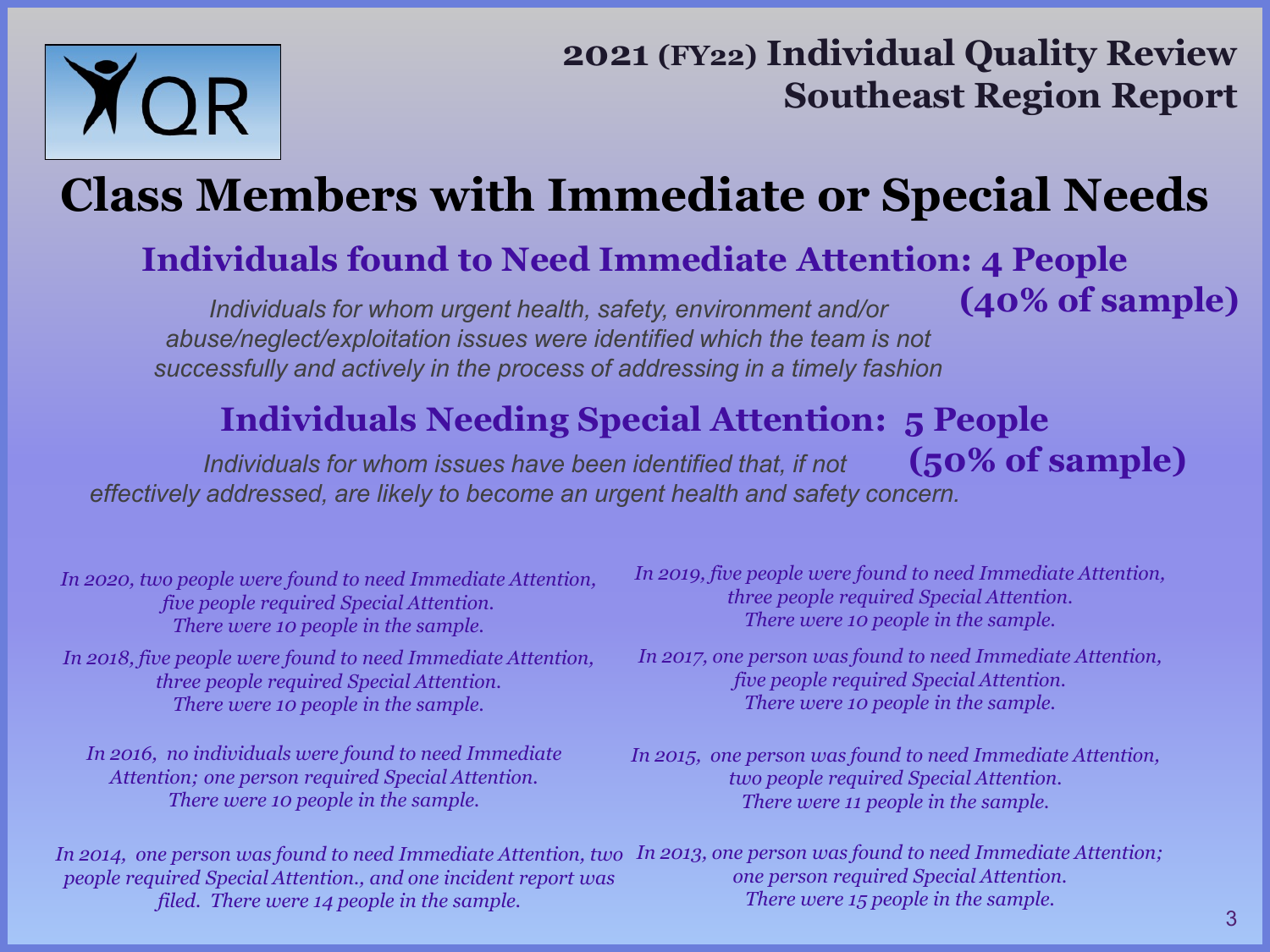

# **Findings by Area**

#### **CASE MANAGEMENT**

| <b>Question</b>                                                                                                                                                                                   | 2016<br>(sample=10)            | 2017<br>(sample=10)                                           | 2018<br>(sample=9)                                | 2019<br>(sample=10)                               | 2020<br>(sample=10)                          | 2021<br>(sample=8; 2 Mi Via)                             |
|---------------------------------------------------------------------------------------------------------------------------------------------------------------------------------------------------|--------------------------------|---------------------------------------------------------------|---------------------------------------------------|---------------------------------------------------|----------------------------------------------|----------------------------------------------------------|
| 24. Does the case manager "know" the person?<br>CPRQ26; '17IQR#8c, '18IQR24                                                                                                                       | 100% Yes (10)                  | 90% Yes (9)<br>10% Many (1)                                   | 78% Yes (7)<br>11% Many (1)<br>11% Needs Impv (1) | 90% Yes (9)<br>10% Many (1)                       | 90% Yes (9)<br>10% Many (1)                  | 100% Yes (8)                                             |
| 25. Does the case manager understand his/her<br>role/job?<br>CPRQ27 '17IQR#16, '18IQR25                                                                                                           | 50% Yes (5)<br>50% Partial (5) | 0% Yes<br>60% Many (6)<br>40% Needs Impv (4)                  | 44% Yes (4)<br>44% Many (4)<br>11% Needs Impv (1) | 30% Yes (3)<br>50% Many (5)<br>20% Needs Impv (2) | 0% Yes<br>70% Many (7)<br>30% Needs Impv (3) | $0\%$ Yes<br>87.5% Many (7)<br>12.5% Needs Impv<br>(1)   |
| 26. Is the case manager available to the person?<br>CPRQ29; '17IQR#16a, '18IQR27                                                                                                                  | 100% Yes (10)                  | 70% Yes (7)<br>10% Many (1)<br>20% Needs Impv (2)             | 56% Yes (5)<br>44% Many (4)                       | 90% Yes (9)<br>10% Many (1)                       | 70% Yes (7)<br>30% Many (3)                  | 87.5% Yes (7)<br>12.5% Many (1)                          |
| 27. Was the case manager able to describe the<br>person's health related needs? CPRQ30,, '18IQR28                                                                                                 | 80% Yes (8)<br>20% Partial (2) |                                                               | 44% Yes (4)<br>56% Many (5)                       | 40% Yes (4)<br>50% Many (5)<br>10% Needs Impv (1) | 50% Yes (5)<br>50% Many (5)                  | 50% Yes (4)<br>37.5% Many (3)<br>12.5% Needs Impv<br>(1) |
| 28. Does the case manager have an appropriate<br>expectation of growth for this person? CPRQ31,<br>'18IQR29                                                                                       | 60% Yes (6)<br>40% Partial (4) |                                                               | 89% Yes (8)<br>11% Needs Impv (1)                 | 90% Yes (9)<br>10% Many (1)                       | 90% Yes (9)<br>10% Many (1)                  | 87.5% Yes (7)<br>12.5% Many (1)                          |
| 29. Does the case management record contain<br>documentation that the case manager is monitoring and<br>tracking the delivery of services as outlined in the ISP?<br>CPRQ32; '17IQR#16b, '18IQR30 | 30% Yes (3)<br>70% Partial (7) | $0\%$ Yes<br>30% Many (3)<br>40% Needs Impv (4)<br>30% No (3) | 33% Yes (3)<br>44% Many (4)<br>22% Needs Impv (2) | 30% Yes (3)<br>50% Many (5)<br>20% Needs Impv (2) | 0% Yes<br>80% Many (8)<br>20% Needs Impv (2) | 12.5% Yes (1)<br>62.5% Many (5)<br>25% Needs Impv (2)    |
| 30. Does the case manager provide case management<br>services at the level needed by this person? CPRQ33;<br>'17IQR#16c, '18IQR31                                                                 | 30% Yes (3)<br>70% Partial (7) | 20% Yes (2)<br>20% Many (2)<br>60% Needs Impv (6)             | 56% Yes (5)<br>33% Many (3)<br>11% Needs Impv (1) | 20% Yes (2)<br>60% Many (6)<br>20% Needs Impv (2) | 0% Yes<br>70% Many (7)<br>30% Needs Impv (3) | 12.5% Yes (1)<br>75% Many (6)<br>12.5% Needs Impv<br>(1) |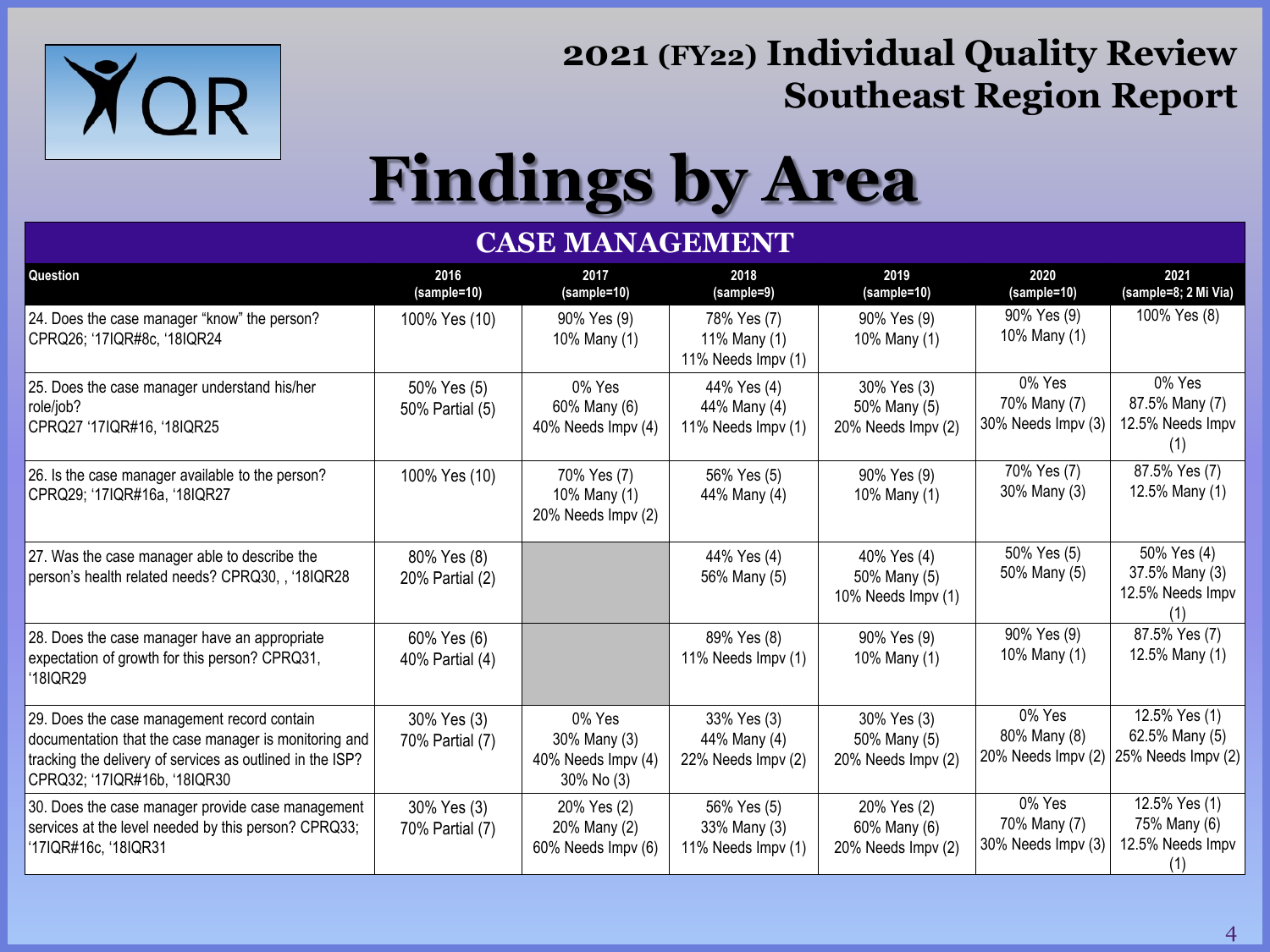

| <u>EMPLOYMENT AND DAY</u>                                                                                                                                                    |                                |                     |                                                      |                                                      |                                                    |                                                                    |  |  |
|------------------------------------------------------------------------------------------------------------------------------------------------------------------------------|--------------------------------|---------------------|------------------------------------------------------|------------------------------------------------------|----------------------------------------------------|--------------------------------------------------------------------|--|--|
| Question                                                                                                                                                                     | 2016<br>(sample=10)            | 2017<br>(sample=10) | 2018<br>(sample=9)                                   | 2019<br>(sample=10)                                  | 2020<br>(sample=10)                                | 2021<br>(sample=8, 2 Mi Via)                                       |  |  |
| 31. Does the direct services staff "know" the person?<br>CPRQ35; '17IQR#8a, '18IQR33                                                                                         | 100% Yes (10)                  | 100% Yes (10)       | 100% Yes (9)                                         | 89% Yes (8)<br>11% Many (1)                          | 60% Yes (6)<br>40% Many (4)                        | 42.9% Yes (3)<br>57.1% Many (4)<br>(1 N/A)                         |  |  |
| 32. Does the direct service staff have input into the person's<br>ISP? CPRQ36, '18IQR34                                                                                      | 90% Yes (9)<br>10% Partial (1) |                     | 56% Yes (5)<br>22% Many (2)<br>22% Needs Impv<br>(2) | 100% Yes (9)                                         | 80% Yes (8)<br>10% Many (1)<br>10% Needs Impv (1)  | 85.7% Yes (6)<br>14.3% Many (1)<br>(1 N/A)                         |  |  |
| 33. Did the direct service staff receive training on<br>implementing this person's ISP? CPRQ37, '18IQR35                                                                     | 90% Yes (9)<br>10% Partial (1) |                     | 78% Yes (7)<br>11% Many (1)<br>11% Needs Impv<br>(1) | 56% Yes (5)<br>33% Many (3)<br>11% Needs Impv<br>(1) | 40% Yes (4)<br>50% Many (5)<br>10% Needs Imprv (1) | 57.1% Yes (4)<br>14.3% Many (1)<br>28.6% Needs Impv (2)<br>(1 N/A) |  |  |
| 34. Was the direct service staff able to describe this person's<br>health-related needs? CPRQ38, '18IQR36                                                                    | 90% Yes (9)<br>10% Partial (1) |                     | 44% Yes (4)<br>44% Many (4)<br>11% Needs Impv<br>(1) | 67% Yes (6)<br>22% Many (2)<br>11% Needs Impv<br>(1) | 10% Yes (1)<br>90% Many (9)                        | 14.3% Yes (1)<br>57.1% Many (4)<br>28.6% Needs Impv (2)<br>(1 N/A) |  |  |
| 35. Was the direct service staff able to describe his/her<br>responsibilities in providing daily care/supports to the person?<br>CPRQ39, '18IQR37                            | 100% Yes (10)                  |                     | 78% Yes (7)<br>11% Many (1)<br>11% Needs Impv<br>(1) | 67% Yes (6)<br>33% Many (3)                          | 30% Yes (3)<br>50% Many (5)<br>20% Needs Impv (2)  | 42.9% Yes (3)<br>42.9% Many (3)<br>14.3% Needs Impv (1)<br>(1 N/A) |  |  |
| 35a. Was the direct service staff able to provide specific<br>information regarding the person's daily activities? CPRQ39a,<br>'18IQR37a                                     | 100% Yes (10)                  |                     | 89% Yes (8)<br>11% Many (1)                          | 100% Yes (9)                                         | 80% Yes (8)<br>10% Many (1)<br>10% Needs Impv (1)  | 71.4% Yes (5)<br>14.3% Many (1)<br>14.3% Needs Impv (1)<br>(1 N/A) |  |  |
| 35b. Can the direct service staff describe his/her<br>responsibilities in implementing this person's ISP, including<br>outcomes, action plans, and WDSIs? CPRQ39b, '18IQR37b | 100% Yes (10)                  |                     | 78% Yes (7)<br>11% Many (1)<br>11% Needs Impv<br>(1) | 56% Yes (5)<br>33% Many (3)<br>11% Needs Impv<br>(1) | 30% Yes (3)<br>40% Many (4)<br>30% Needs Impv (3)  | 42.9% Yes (3)<br>28.6% Many (2)<br>28.6% Needs Impv (2)<br>(1 N/A) |  |  |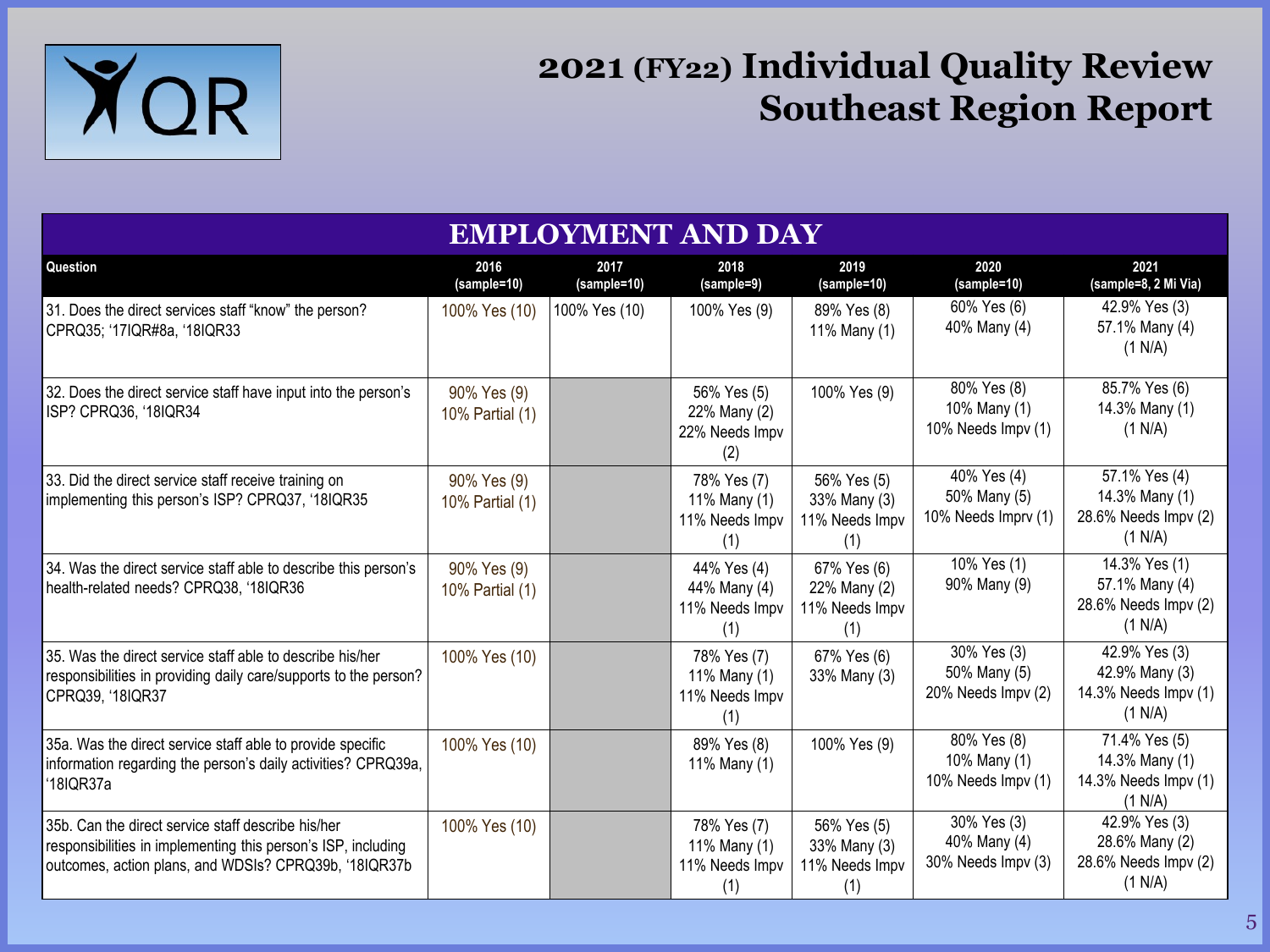

#### **EMPLOYMENT AND DAY (continued)**

| Question                                                                                                                                                     | 2016<br>(sample=10)            | 2017<br>(sample=10) | 2018<br>(sample=9)          | 2019<br>(sample=10)         | 2020<br>(sample=10)                          | 2021<br>(sample=8, 2 Mi Via)                                              |
|--------------------------------------------------------------------------------------------------------------------------------------------------------------|--------------------------------|---------------------|-----------------------------|-----------------------------|----------------------------------------------|---------------------------------------------------------------------------|
| 36. Did the direct service staff have training on the provider's<br>complaint process and how to report abuse, neglect and<br>exploitation? CPRQ41, '18IQR39 | 100% Yes (10)                  |                     | 89% Yes (8)<br>11% Many (1) | 100% Yes (9)                | 90% Yes (9)<br>10% No (1)                    | 71.4% Yes (5)<br>14.3% Many (1)<br>$ 14.3\%$ Needs Impv $(1) $<br>(1 N/A) |
| 37. Does the direct service staff have an appropriate expectation<br>of growth for this person? CPRQ42, '18IQR40                                             | 80% Yes (8)<br>20% Partial (2) |                     | 89% Yes (8)<br>11% Many (1) | 67% Yes (6)<br>33% Many (3) | 80% Yes (8)<br>20% Many (2)                  | 100% Yes (7)<br>(1 N/A)                                                   |
| 38. Does the person's day/work environment generally clean, free<br>of safety hazards and conducive to the work/activity intended?<br>CPRQ43, '18IQR41       | 90% Yes (9)<br>10% Partial (1) |                     | 89% Yes (8)<br>11% Many (1) | 100% Yes (9)                | 66.7% Yes (2)<br>33.3% Many (1)<br>$(7$ CND) | 100% Yes (2)<br>(5 CND, 1 N/A)                                            |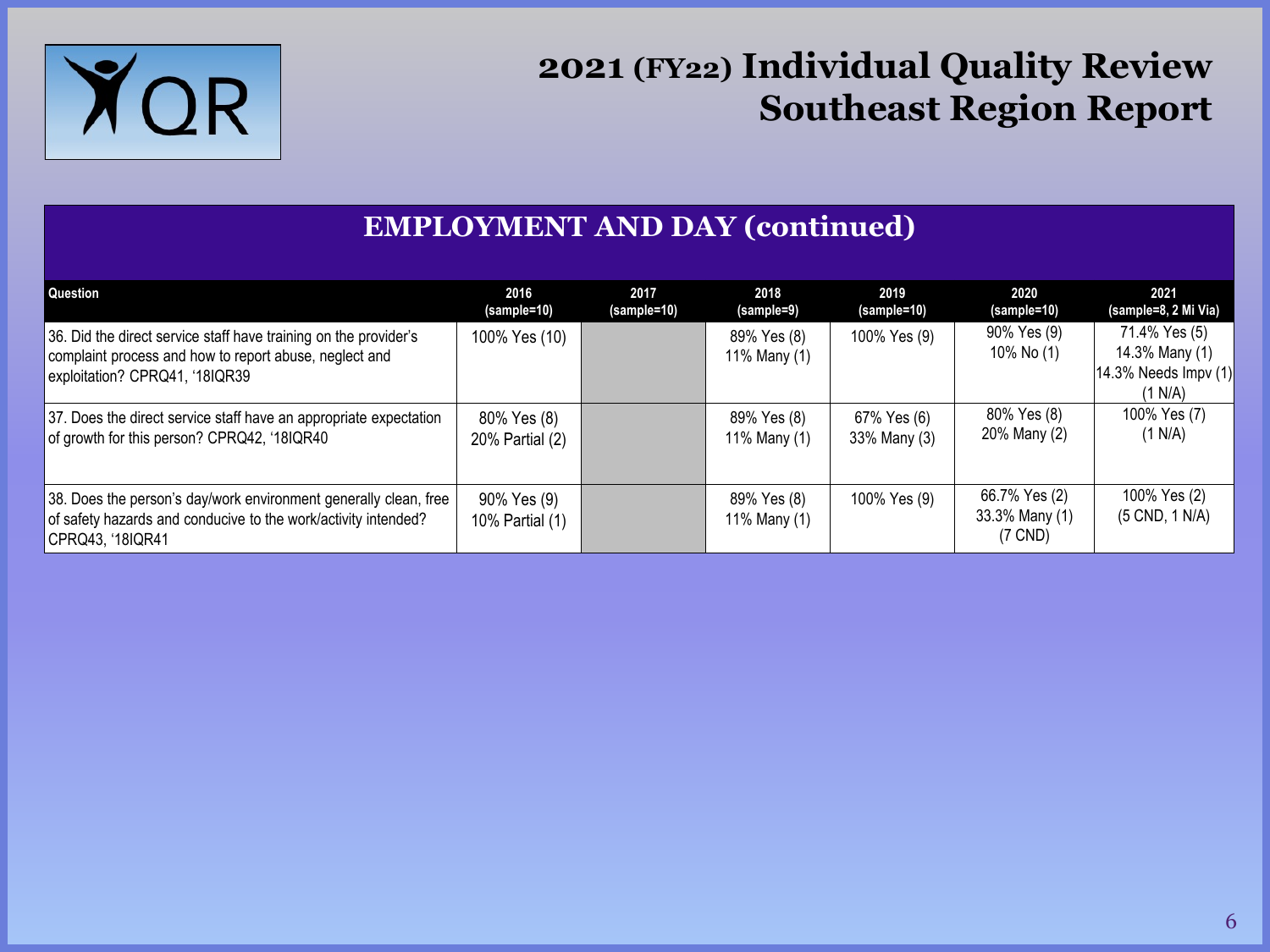

| <b>RESIDENTIAL</b>                                                                                                                                                           |                                |                                      |                                                      |                                                                 |                                                   |                                                         |  |  |  |
|------------------------------------------------------------------------------------------------------------------------------------------------------------------------------|--------------------------------|--------------------------------------|------------------------------------------------------|-----------------------------------------------------------------|---------------------------------------------------|---------------------------------------------------------|--|--|--|
| Question                                                                                                                                                                     | 2016<br>(sample=10)            | 2017<br>(sample=10)                  | 2018<br>(sample=9)                                   | 2019<br>(sample=10)                                             | 2020<br>(sample=10)                               | 2021<br>(sample=8, 2 Mi Via)                            |  |  |  |
| 39. Does the residential direct services staff "know" the person?<br>CPRQ44; '17IQR#8b, '18IQR42                                                                             | 100% Yes (10)                  | 90% Yes (9)<br>10% Needs Impv<br>(1) | 100% Yes (9)                                         | 100% Yes (10)                                                   | 100% Yes (10)                                     | 62.5% Yes (5)<br>37.5% Many (3)                         |  |  |  |
| 40. Does the direct service staff have input into the person's ISP?<br>CPRQ45, '18IQR43                                                                                      | 80% Yes (8)<br>20% Partial (2) |                                      | 67% Yes (6)<br>22% Many (2)<br>11% Needs Impv<br>(1) | 70% Yes (7)<br>10% Many (1)<br>10% Needs Impv (1)<br>10% No (1) | 80% Yes (8)<br>20% Many (2)                       | 50% Yes (4)<br>50% Many (4)                             |  |  |  |
| 41. Did the direct service staff receive training on implementing this<br>person's ISP? CPRQ46, '18IQR44                                                                     | 90% Yes (9)<br>10% Partial (1) |                                      | 67% Yes (6)<br>33% Many (3)                          | 60% Yes (6)<br>40% Many (4)                                     | 30% Yes (3)<br>70% Many (7)                       | 50% Yes (4)<br>37.5% Many (3)<br>12.5% Needs Impv (1)   |  |  |  |
| 42. Is the residence safe for individuals (void of hazards)? CPRQ47,<br>'18IQR45                                                                                             | 100% Yes (10)                  |                                      | 78% Yes (7)<br>22% Many (2)                          | 89% Yes (8)<br>11% Many (1)<br>$(1$ CND)                        | 80% Yes (8)<br>10% Many (1)<br>10% No (1)         | 87.5% Yes (7)<br>12.5% Many (1)                         |  |  |  |
| 43. Was the residential direct service staff able to describe this<br>person's health-related needs? CPRQ48, '18IQR46                                                        | 100% Yes (10)                  |                                      | 67% Yes (6)<br>33% Many (3)                          | 30% Yes (3)<br>60% Many (6)<br>10% Needs Impv (1)               | 20% Yes (2)<br>60% Many (6)<br>20% Needs Impv (2) | 12.5% Yes (1)<br>75% Many (6)<br>12.5% Needs Impv $(1)$ |  |  |  |
| 44. Was the direct service staff able to describe his/her<br>responsibilities in providing daily care/supports to the person?<br>CPRQ49, '18IQR47                            | 100% Yes (10)                  |                                      | 89% Yes (8)<br>11% Many (1)                          | 70% Yes (7)<br>30% Many (3)                                     | 30% Yes (3)<br>70% Many (7)                       | 37.5% Yes (3)<br>50% Many (4)<br>12.5% Needs Impv (1)   |  |  |  |
| 44a. Was the direct service staff able to provide specific information<br>regarding the person's daily activities? CPRQ49a, '18IQR47a                                        | 100% Yes (10)                  |                                      | 89% Yes (8)<br>11% Many (1)                          | 100% Yes (10)                                                   | 100% Yes (10)                                     | 62.5% Yes (5)<br>25% Many (2)<br>12.5% Needs Impv (1)   |  |  |  |
| 44b. Can the direct service staff describe his/her responsibilities in<br>implementing this person's ISP, including outcomes, action plans,<br>and WDSIs? CPRQ49b, '18IQR47b | 100% Yes (10)                  |                                      | 78% Yes (7)<br>22% Many (2)                          | 70% Yes (7)<br>30% Many (3)                                     | 30% Yes (3)<br>40% Many (4)<br>30% Needs Impv (3) | 37.5% Yes (3)<br>37.5% Many (3)<br>25% Needs Impv (2)   |  |  |  |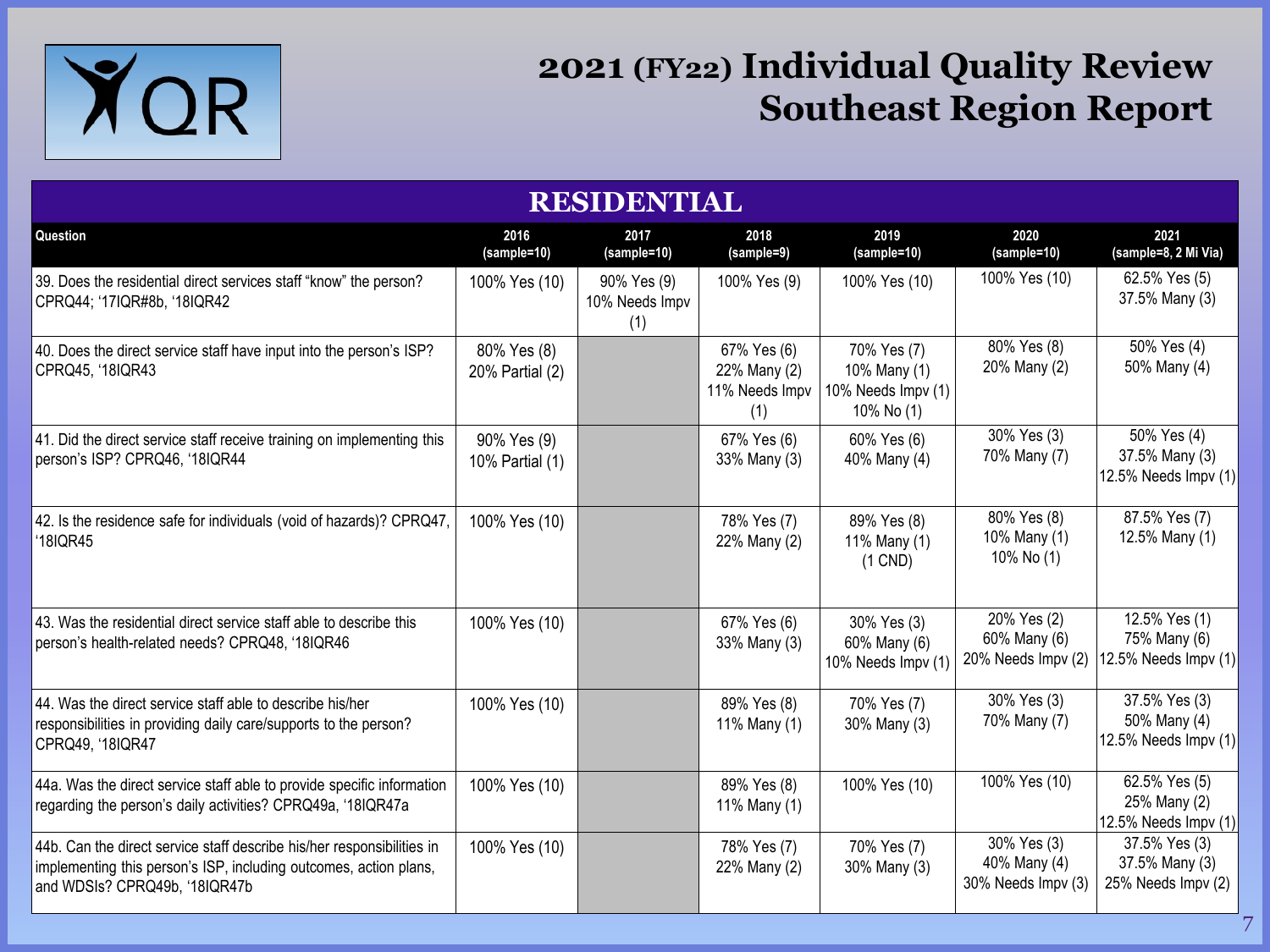

| <b>RESIDENTIAL (continued)</b>                                                                                                                               |                                |                     |                             |                             |                                           |                                 |  |  |  |
|--------------------------------------------------------------------------------------------------------------------------------------------------------------|--------------------------------|---------------------|-----------------------------|-----------------------------|-------------------------------------------|---------------------------------|--|--|--|
| Question                                                                                                                                                     | 2016<br>(sample=10)            | 2017<br>(sample=10) | 2018<br>(sample=9)          | 2019<br>(sample=10)         | 2020<br>(sample=10)                       | 2021<br>(sample=8, 2 Mi Via)    |  |  |  |
| 45. Did the direct service staff have training on the provider's<br>complaint process and how to report abuse, neglect and<br>exploitation? CPRQ51, '18IQR49 | 100% Yes (10)                  |                     | 100% Yes (9)                | 80% Yes (8)<br>20% Many (2) | 90% Yes (9)<br>10% No (1)                 | 87.5% Yes (7)<br>12.5% Many (1) |  |  |  |
| 46. Does the residential direct service staff have an appropriate<br>expectation of growth for this person? CPRQ52, '18IQR50                                 | 90% Yes (9)<br>10% Partial (1) |                     | 89% Yes (8)<br>11% Many (1) | 90% Yes (9)<br>10% Many (1) | 90% Yes (9)<br>10% Many (1)               | 100% Yes (8)                    |  |  |  |
| 47. Does the person's residential environment offer a minimal<br>level of quality of life? CPRQ53, '18IQR51                                                  | 90% Yes (9)<br>10% Partial (1) |                     | 89% Yes (8)<br>11% Many (1) | 70% Yes (7)<br>30% Many (3) | 70% Yes (7)<br>20% Many (2)<br>10% No (1) | 62.5% Yes (5)<br>37.5% Many (3) |  |  |  |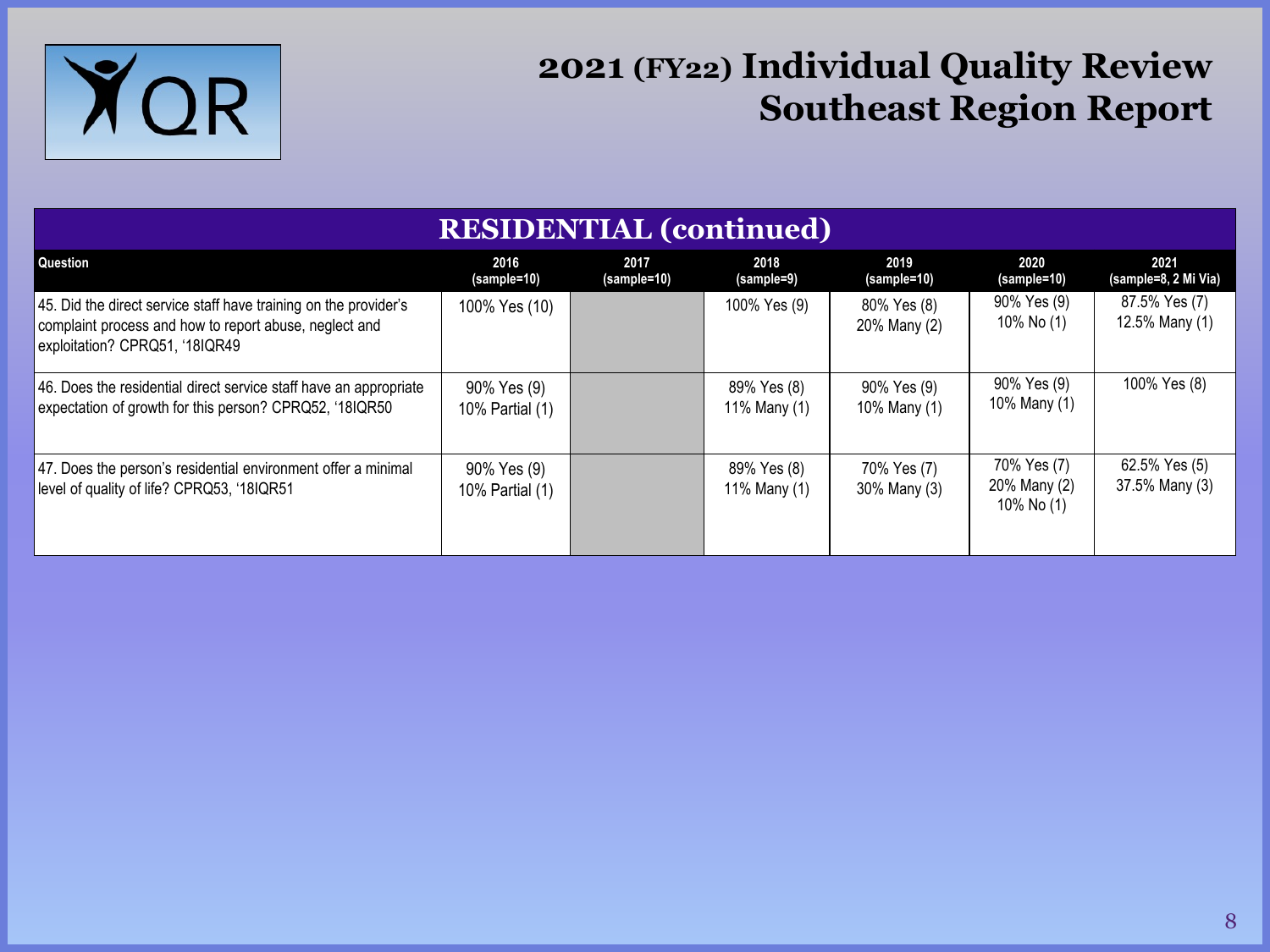

| HEALTH                                                                                                                                |                                |                                                                    |                                                                    |                                                   |                                                   |                                                                      |  |  |
|---------------------------------------------------------------------------------------------------------------------------------------|--------------------------------|--------------------------------------------------------------------|--------------------------------------------------------------------|---------------------------------------------------|---------------------------------------------------|----------------------------------------------------------------------|--|--|
| Question                                                                                                                              | 2016<br>(sample=10)            | 2017<br>(sample=10)                                                | 2018<br>(sample=9)                                                 | 2019<br>(sample=10)                               | 2020<br>(sample=10)                               | 2021<br>(sample=8, 2 Mi Via)                                         |  |  |
| 48. Overall, were the team members interviewed able to describe<br>the person's health-related needs? CPRQ54; '17IQR#21b,<br>'18IQR52 | 80% Yes (8)<br>20% Partial (2) | 80% Yes (8)<br>10% Many (1)<br>10% Needs Impv<br>(1)               | 33% Yes (3)<br>67% Many (6)                                        | 20% Yes (2)<br>70% Many (7)<br>10% Needs Impv (1) | 10% Yes (1)<br>90% Many (9)                       | 12.5% Yes (1)<br>62.5% Many (5)<br>25% Needs Impv (2)                |  |  |
| 49. Is there evidence that the IDT discussed the person's health<br>related issues? CPRQ55; '17IQR#21, '18IQR53                       | 70% Yes (7)<br>30% Partial (3) | 30% Yes (3)<br>60% Many (6)<br>10% Needs Impv<br>(1)               | 33% Yes (3)<br>44% Many (4)<br>22% Needs Impv<br>(2)               | 40% Yes (4)<br>40% Many (4)<br>20% Needs Impv (2) | 20% Yes (2)<br>70% Many (7)<br>10% Needs Impv (1) | 25% Yes (2)<br>62.5% Many (5)<br>12.5% Needs Impv (1)                |  |  |
| 50. Was the eChat updated timely? '17IQR#18g, '18IQR54                                                                                |                                | 30% Yes (3)<br>20% Many (2)<br>40% Needs Impv<br>(4)<br>10% No (1) | 67% Yes (6)<br>11% Many (1)<br>11% Needs Impv<br>(1)<br>11% No (1) | 20% Yes (2)<br>60% Many (6)<br>20% Needs Impv (2) | 0% Yes<br>90% Many (9)<br>10% Needs Impv (1)      | 14.3% Yes (1)<br>85.7% Many (6)<br>(1 N/A)                           |  |  |
| 50a. Is the eChat updated timely with the ISP and after changes in<br>condition?                                                      |                                |                                                                    |                                                                    | 60% Yes (6)<br>10% Many (1)<br>30% Needs Impv (3) | 40% Yes (4)<br>50% Many (5)<br>10% Needs Impv (1) | 57.1% Yes (4)<br>42.9% Many (3)<br>(1 N/A)                           |  |  |
| 50b. Is the eChat complete?                                                                                                           |                                |                                                                    |                                                                    | 30% Yes (3)<br>50% Many (5)<br>20% Needs Impv (2) | 30% Yes (3)<br>70% Many (7)                       | 57.1% Yes (4)<br>28.6% Many (2)<br>14.3% Needs Impv (1)  <br>(1 N/A) |  |  |
| 50c. Is the eChat accurate?                                                                                                           |                                |                                                                    |                                                                    | 30% Yes (3)<br>40% Many (4)<br>30% Needs Impv (3) | 40% Yes (4)<br>40% Many (4)<br>20% Needs Impv (2) | 42.9% Yes (3)<br>42.9% Many (3)<br>14.3% Needs Impv (1)  <br>(1 N/A) |  |  |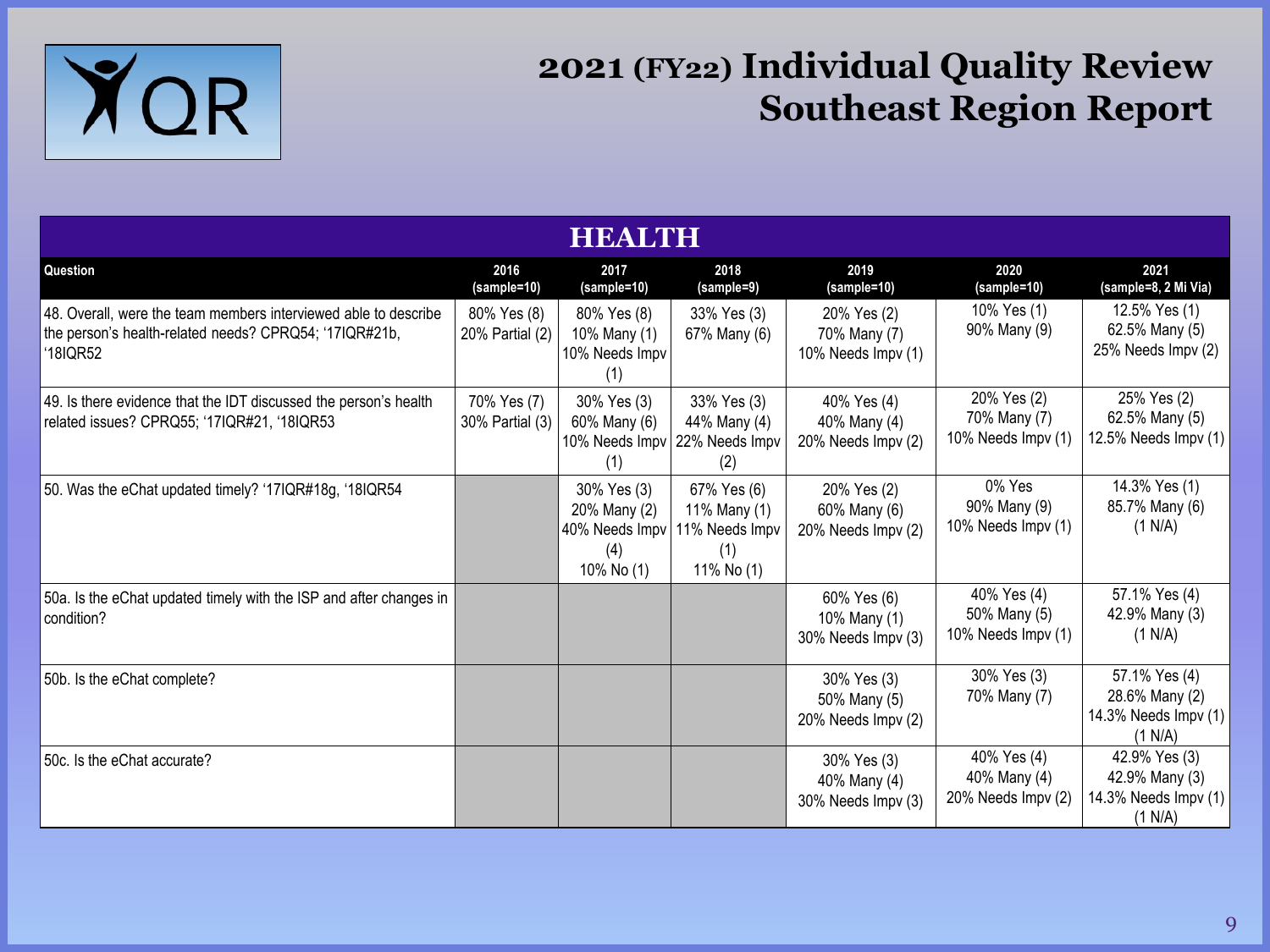

| <b>HEALTH</b> (continued)                                                                                                                                                                                                                                      |                     |                                                     |                                                                               |                                                              |                                                             |                                                                                      |  |  |  |
|----------------------------------------------------------------------------------------------------------------------------------------------------------------------------------------------------------------------------------------------------------------|---------------------|-----------------------------------------------------|-------------------------------------------------------------------------------|--------------------------------------------------------------|-------------------------------------------------------------|--------------------------------------------------------------------------------------|--|--|--|
| Question                                                                                                                                                                                                                                                       | 2016<br>(sample=10) | 2017<br>(sample=10)                                 | 2018<br>(sample=9)                                                            | 2019<br>(sample=10)                                          | 2020<br>(sample=10)                                         | 2021<br>(sample=8, 2 Mi Via)                                                         |  |  |  |
| 51. Are all of the individual's needed medical treatments,<br>including routine, scheduled and chronic needs, timely received?<br>17IQR#19, '18IQR55                                                                                                           |                     | 40% Yes (4)<br>30% Many (3)<br>30% Needs<br>Impv(3) | 44% Yes (4)<br>44% Many (4)<br>11% Needs Impv<br>(1)                          | 10% Yes (1)<br>70% Many (7)<br>20% Needs Impv (2)            | 20% Yes (2)<br>80% Many (8)                                 | 12.5% Yes (1)<br>87.5% Many (7)                                                      |  |  |  |
| 52. Has the individual received all age and gender appropriate<br>health screening/immunizations in accordance with national best<br>practice and/or as recommended  (Does the individual receive<br>routine/scheduled medical treatment? 17IQR#19a, '18IQR56) |                     | 60% Yes (6)<br>10% Many (1)<br>30% Needs<br>Impv(3) | 89% Yes (8)<br>11% Many (1)                                                   | 20% Yes (2)<br>30% Many (3)<br>50% Needs Impv (5)            | 20% Yes (2)<br>60% Many (6)<br>20% Needs Impv (2)           | 37.5% Yes (3)<br>50% Many (4)<br>12.5% Needs Impv (1)                                |  |  |  |
| 53. Does the individual receive medication as prescribed?<br>17IQR#19e, '18IQR57                                                                                                                                                                               |                     | 60% Yes (6)<br>10% Many (1)<br>30% Needs<br>Impv(3) | 67% Yes (6)<br>33% Needs Impv<br>(3)                                          | 40% Yes (4)<br>40% Many (4)<br>20% Needs Impv (2)            | 20% Yes (2)<br>40% Many (4)<br>40% Needs Impv (4)           | 12.5% Yes (1)<br>75% Many (6)<br>12.5% Needs Impv $(1)$                              |  |  |  |
| 54. Are nursing services provided as needed by the individual?<br>17IQR#20, '18IQR59                                                                                                                                                                           |                     | 0% Yes<br>70% Many (7)<br>30% Needs<br>Impv(3)      | 56% Yes (5)<br>11% Many (1)<br>22% Needs Impv<br>(2)<br>11% No (1)            | 20% Yes (2)<br>50% Many (5)<br>30% Needs Impv (3)            | 10% Yes (1)<br>50% Many (5)<br>40% Needs Impv (4)           | 0% Yes<br>100% Many (8)                                                              |  |  |  |
| 55. Is the CARMP consistent with recommendation in other<br>healthcare documents? (Is the CARMP is accurate?<br>'17IQR#21f, '18IQR60)                                                                                                                          |                     | 88% Yes (7)<br>13% Needs<br>Impv(1)<br>(2 N/A)      | 29% Yes (2)<br>43% Many (3)<br>14% Needs Impv<br>(1)<br>14% NO (1)<br>(2 N/A) | 13% Yes (1)<br>63% Many (5)<br>25% Needs Impv (2)<br>(2 N/A) | 0% Yes<br>57.1% Many (4)<br>42.9% Needs Impv (3)<br>(3 N/A) | 0% Yes<br>85.7% Many (6)<br>14.3% No (1)<br>(1 N/A)                                  |  |  |  |
| 56. Is the CARMP consistently implemented as intended?,<br>'18IQR61                                                                                                                                                                                            |                     |                                                     | 50% Yes (3)<br>32% Needs Impv<br>(2)<br>17% No (1)<br>(3 N/A)                 | 63% Yes (5)<br>25% Many (2)<br>13% No (1)<br>(2 N/A)         | 57.1% Yes (4)<br>42.9% Many (3)<br>(3 N/A)                  | 28.6% Yes (2)<br>42.9% Many (3)<br>14.3% Needs Impv $(1)$<br>14.3% No (1)<br>(1 N/A) |  |  |  |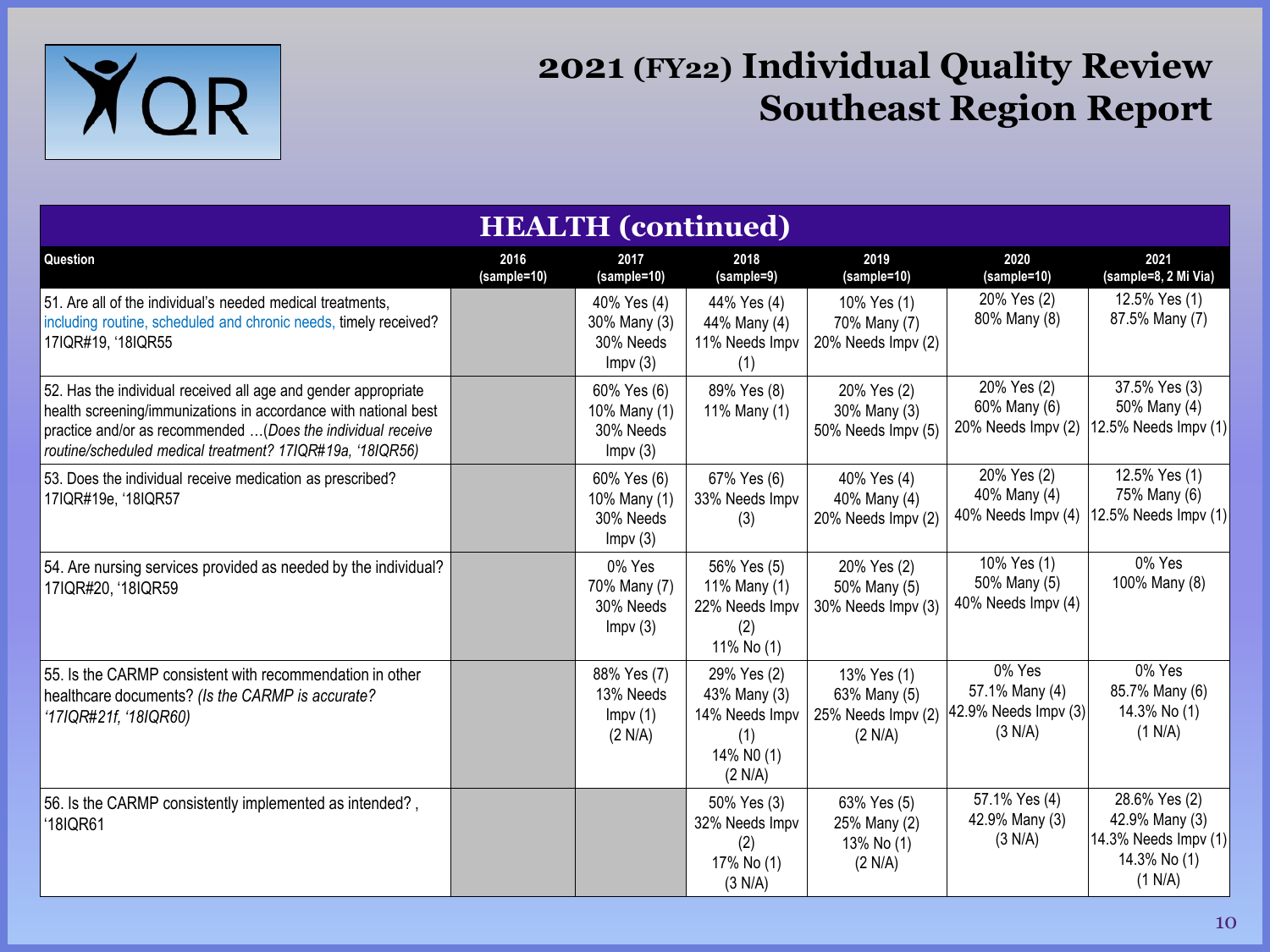

| <b>HEALTH</b> (continued)                                                                             |                                |                     |                                                 |                                                              |                                                   |                                                                    |  |  |  |
|-------------------------------------------------------------------------------------------------------|--------------------------------|---------------------|-------------------------------------------------|--------------------------------------------------------------|---------------------------------------------------|--------------------------------------------------------------------|--|--|--|
| Question                                                                                              | 2016<br>(sample=10)            | 2017<br>(sample=10) | 2018<br>(sample=9)                              | 2019<br>(sample=10)                                          | 2020<br>(sample=10)                               | 2021<br>(sample=8, 2 Mi Via)                                       |  |  |  |
| 57. Are the person's health supports/needs being adequately<br>addressed? CPRQ56; '17IQR#19, '18IQR62 | 30% Yes (3)<br>70% Partial (7) |                     | 0% Yes<br>89% Many (8)<br>11% Needs Impv<br>(1) | $0\%$ Yes<br>90% Many (9)<br>10% Needs Impv (1)              | 0%Yes<br>100% Many (10)                           | 0% Yes<br>87.5% Many (7)<br>12.5% Needs Impv $(1)$                 |  |  |  |
| 57a. Are assessment recommendations followed up on in a<br>timely way?                                |                                |                     |                                                 | 20% Yes (2)<br>50% Many (5)<br>30% Needs Impv (3)            | 10% Yes (1)<br>70% Many (7)<br>20% Needs Impv (2) | 12.5% Yes (1)<br>75% Many (6)<br>12.5% Needs Impv $(1)$            |  |  |  |
| 57b. Were needed equipment/communication devices delivered<br>timely?                                 |                                |                     |                                                 | 56% Yes (5)<br>44% Many (4)<br>(1 N/A)                       | 62.5% Yes (5)<br>37.5% Many (3)<br>(2 N/A)        | 33.3% Yes (2)<br>50% Many (3)<br>16.7% Needs Impv $(1)$<br>(2 N/A) |  |  |  |
| 57c. Were medical specialist appointments attended timely?                                            |                                |                     |                                                 | 60% Yes (6)<br>30% Many (3)<br>10% Needs Impv (1)            | 20% Yes (2)<br>70% Many (7)<br>10% Needs Impv (1) | 37.5% Yes (3)<br>62.5% Many (5)                                    |  |  |  |
| 57d. Were changes in personal condition, if any, responded to<br>timely?                              |                                |                     |                                                 | 78% Yes (7)<br>11% Many (1)<br>11% Needs Impv (1)<br>(1 N/A) | 80% Yes (8)<br>10% Many (1)<br>10% Needs Impv (1) | 50% Yes (4)<br>25% Many (2)<br>25% Needs Impv (2)                  |  |  |  |
| 57e. Were Health Care Plans available, accurate and consistently<br>implemented?                      |                                |                     |                                                 | 30% Yes (3)<br>50% Many (5)<br>10% Needs Impv (1)            | 0% Yes<br>100% Many (10)                          | 28.6% Yes (2)<br>71.4% Many (5)<br>(1 N/A)                         |  |  |  |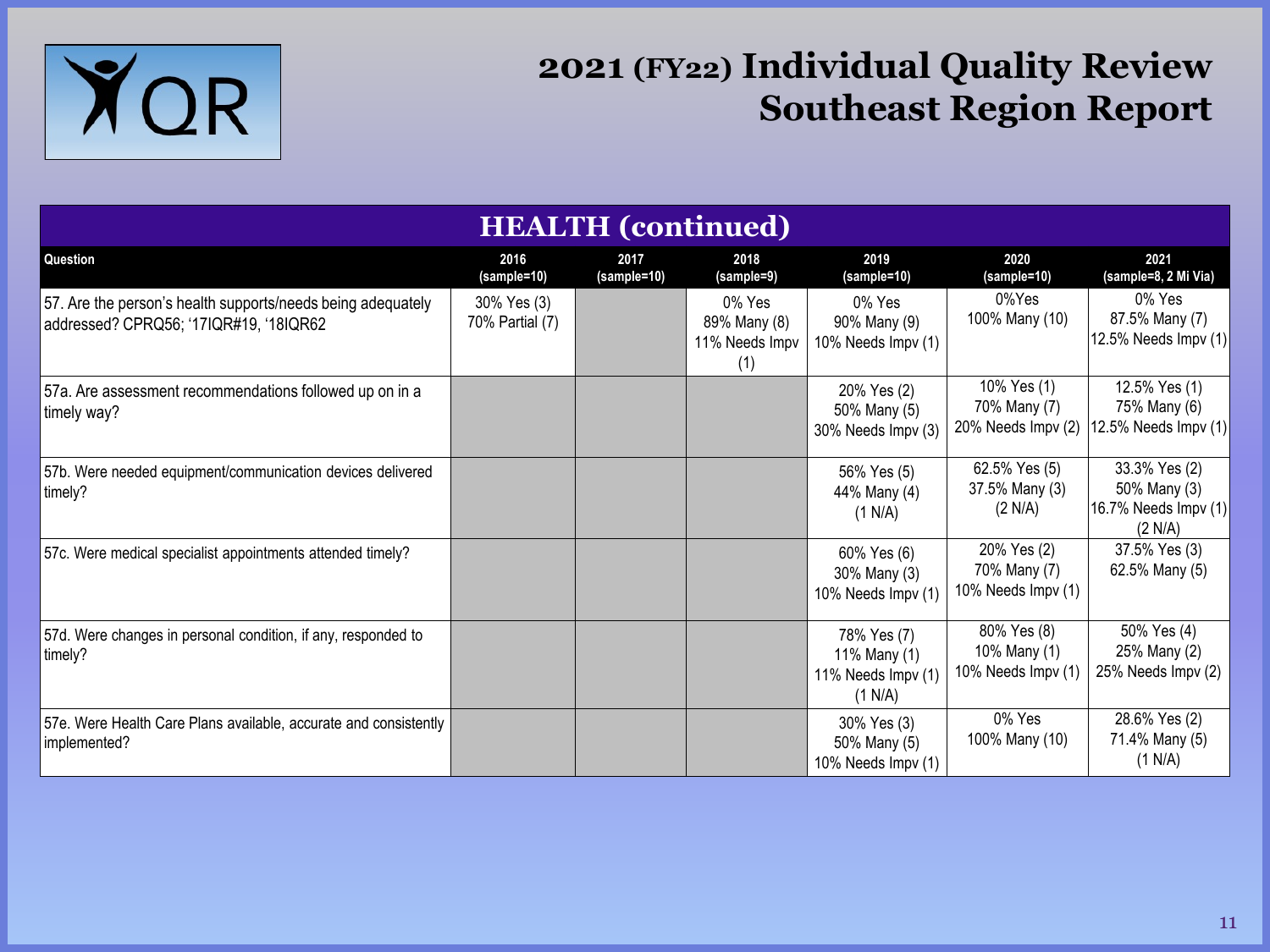

| <b>ASSESSMENTS</b>                                                                                                                                                                                                                                     |                                |                                                      |                                                      |                                                                            |                                                                            |                                                       |  |  |  |
|--------------------------------------------------------------------------------------------------------------------------------------------------------------------------------------------------------------------------------------------------------|--------------------------------|------------------------------------------------------|------------------------------------------------------|----------------------------------------------------------------------------|----------------------------------------------------------------------------|-------------------------------------------------------|--|--|--|
| Question                                                                                                                                                                                                                                               | 2016<br>(sample=10)            | 2017<br>(sample=10)                                  | 2018<br>(sample=9)                                   | 2019<br>(sample=10)                                                        | 2020<br>(sample=10)                                                        | 2021<br>(sample=8, 2 Mi Via)                          |  |  |  |
| 58. Did the team arrange for and obtain the needed,<br>relevant assessments? CPRQ58; '17IQR#18, '18IQR65                                                                                                                                               | 30% Yes (3)<br>70% Partial (7) | 20% Yes (2)<br>50% Many (5)<br>30% Needs Impv<br>(1) | 11% Yes (1)<br>89% Many (8)                          | 30% Yes (3)<br>50% Many (5)<br>20% Needs Impv (2)                          | 10% Yes (1)<br>90% Many (9)                                                | 25% Yes (2)<br>75% Many (6)                           |  |  |  |
| 59. Are the assessments adequate for planning?<br>CPRQ59; '17IQR#4f, '18IQR66                                                                                                                                                                          | 10% Yes (1)<br>90% Partial (9) | 10% Yes (1)<br>70% Many (7)<br>20% Needs Impv<br>(2) | 22% Yes (2)<br>44% Many (4)<br>33% Needs Impv<br>(3) | 10% Yes (1)<br>70% Many (7)<br>20% Needs Impv (2)                          | 0% Yes<br>100% Many (10)                                                   | 0% Yes<br>87.5% Many (7)<br>12.5% Needs Impv (1)      |  |  |  |
| 59a. Were assessments provided timely?                                                                                                                                                                                                                 |                                |                                                      |                                                      | 10% Yes (1)<br>60% Many (6)<br>30% Needs Impv (3)                          | 0% Yes<br>90% Many (9)<br>10% Needs Impv (1)                               | 12.5% Yes (1)<br>75% Many (6)<br>12.5% Needs Impv (1) |  |  |  |
| 59b. Did assessments contain accurate information?                                                                                                                                                                                                     |                                |                                                      |                                                      | 30% Yes (3)<br>70% Many (7)                                                | 0% Yes<br>100% Many (10)                                                   | 37.5% Yes (3)<br>50% Many (4)<br>12.5% Needs Impv (1) |  |  |  |
| 59c. Did assessments contain information accurate to<br>guide planning?                                                                                                                                                                                |                                |                                                      |                                                      | 20% Yes (2)<br>40% Many (4)<br>40% Needs Impv (4)                          | 0% Yes<br>60% Many (6)<br>40% Needs Impv (4)                               | 25% Yes (2)<br>75% Many (6)                           |  |  |  |
| 59d. Did assessments contain recommendations?                                                                                                                                                                                                          |                                |                                                      |                                                      | 50% Yes (5)<br>30% Many (3)<br>20% Needs Impv (2)                          | 30% Yes (3)<br>70% Many (7)                                                | 100% Yes (8)                                          |  |  |  |
| 60. Were the recommendations from assessments used<br>in planning? CPRQ60; '17IQR#5, '18IQR67                                                                                                                                                          | 40% Yes (4)<br>60% Partial (6) | 20% Yes (2)<br>50% Many (4)<br>50% Needs Impv<br>(4) | 33% Yes (3)<br>56% Many (5)<br>11% Needs Impv<br>(1) | 40% Yes (4)<br>50% Many (5)<br>10% Needs Impv (1)                          | 20% Yes (2)<br>80% Many (8)                                                | 25% Yes (2)<br>75% Many (6)                           |  |  |  |
| 61. For medical, clinical or health related rec's, has a<br>DCF been completed if the individual and/or their<br>guardian/health care decision maker have decided not to<br>follow all or part of an order, rec, or suggestion?<br>'17IQR#5c, '18IQR68 |                                | 25% Yes (1)<br>75% No (3)<br>(6 N/A)                 | 17% Yes (1)<br>17% Many (1)<br>67% No (4)<br>(3 N/A) | 33% Yes (2)<br>17% Many (1)<br>17% Needs Impv (1)<br>33% No (2)<br>(4 N/A) | 40% Yes (2)<br>20% Many (1)<br>20% Needs Impv (1)<br>20% No (1)<br>(5 N/A) | 83.3% Yes (5)<br>16.7% Many (1)<br>(2 N/A)<br>12      |  |  |  |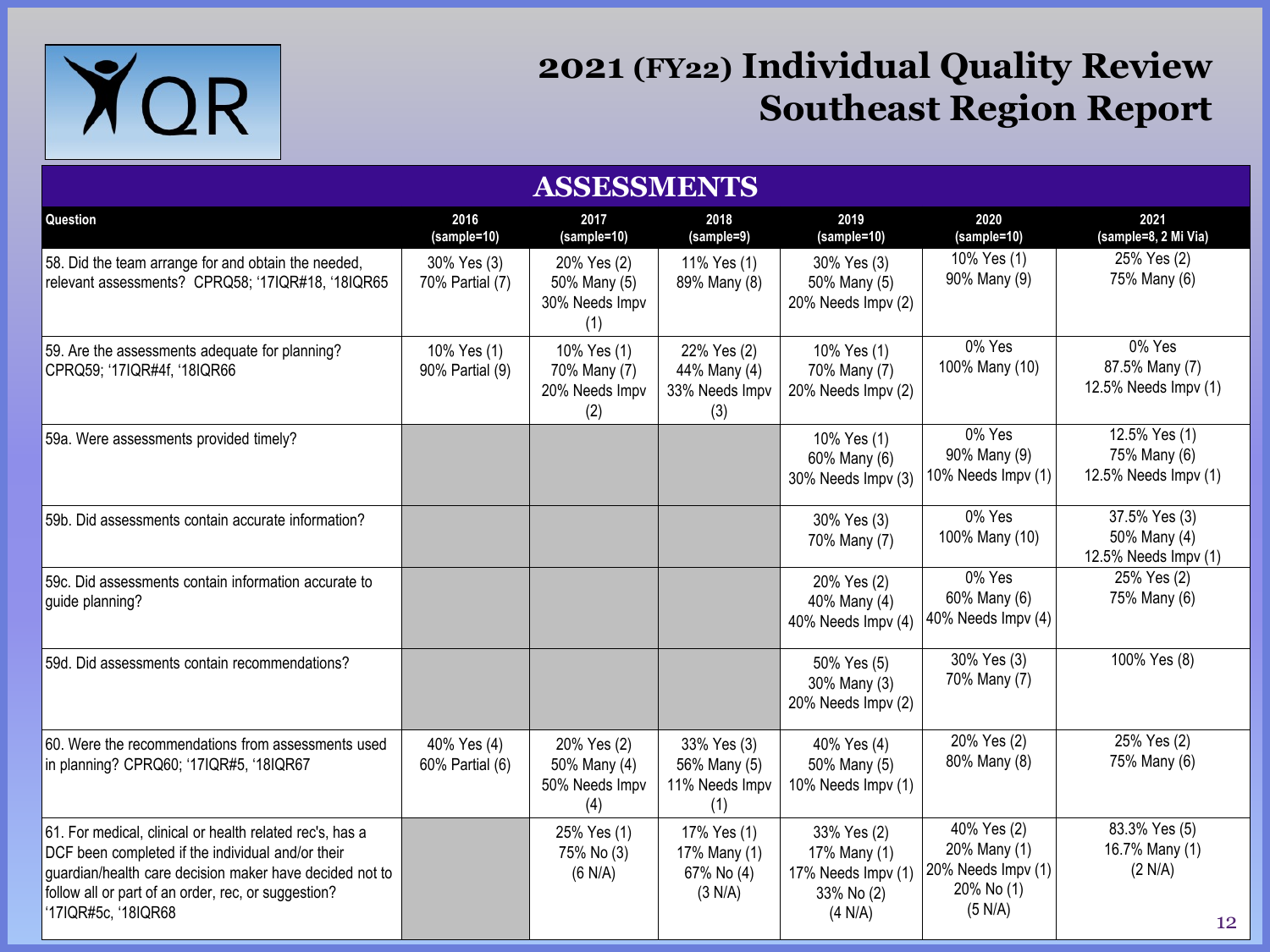

| <b>ADEQUACY OF PLANNING AND ADEQUACY OF SERVICES</b>                                                                                                                          |                                           |                                                                    |                                                                    |                                                                               |                                                                                |                                                                     |  |
|-------------------------------------------------------------------------------------------------------------------------------------------------------------------------------|-------------------------------------------|--------------------------------------------------------------------|--------------------------------------------------------------------|-------------------------------------------------------------------------------|--------------------------------------------------------------------------------|---------------------------------------------------------------------|--|
| Question                                                                                                                                                                      | 2016<br>(sample=10)                       | 2017<br>(sample=10)                                                | 2018<br>(sample=9)                                                 | 2019<br>(sample=10)                                                           | 2020<br>(sample=10)                                                            | 2021<br>(sample=8, 2 Mi Via)                                        |  |
| 62. Is there a document called an Individual Service Plan<br>(ISP) that was developed within the past year? CPRQ61;<br>'17IQR#9, '18IQR69                                     | 100% Yes (10)                             | 90% Yes (9)<br>10% Needs Impv<br>(1)                               | 100% Yes (9)                                                       | 100% Yes (10)                                                                 | 100% Yes (10)                                                                  | 87.5% Yes (7)<br>12.5% No (1)                                       |  |
| 63. Was the ISP developed by an appropriately constituted<br>IDT? CPRQ62; '17IQR#3, '18IQR70                                                                                  | 50% Yes (5)<br>50% Partial (5)            | 20% Yes (2)<br>50% Many (5)<br>30% Needs Impv<br>(3)               | 56% Yes (5)<br>33% Many (3)<br>11% Needs Impv<br>(1)               | 30% Yes (3)<br>70% Many (7)                                                   | 50% Yes (5)<br>30% Many (3)<br>20% Needs Impv (2)                              | 37.5% Yes (3)<br>50% Many (4)<br>12.5% No (1)                       |  |
| 64. For any team members not physically present at the<br>IDT meeting, is there evidence of their participation in the<br>development of the ISP? CPRQ63; '17IQR#3d, '18IQR71 | 25% Yes (2)<br>75% Partial (6)<br>(2 N/A) | 44% Yes (4)<br>22% Needs Impv<br>(2)<br>33% No (3)<br>(1 N/A)      | 67% Yes (4)<br>17% Many (1)<br>17% Needs Impv<br>(1)<br>(3 N/A)    | 14% Yes (1)<br>57% Many (4)<br>14% Needs Impv<br>(1)<br>14% No (1)<br>(3 N/A) | 37.5% Yes (3)<br>25% Many (2)<br>25% Needs Impv (2)<br>12.5% No (1)<br>(2 N/A) | 85.7% Yes (6)<br>14.3% No (1)<br>(1 N/A)                            |  |
| 65. Does my ISP contain current and accurate information?<br>'17IQR#6, '18IQR72                                                                                               |                                           | 20% Yes (2)<br>50% Many (5)<br>30% Needs Impv<br>(3)               | 33% Yes (3)<br>44% Many (4)<br>22% Needs Impv<br>(2)               | 20% Yes (2)<br>60% Many (6)<br>20% Needs Impv<br>(2)                          | 20% Yes (2)<br>50% Many (5)<br>30% Needs Impv (3)                              | 37.5% Yes (3)<br>50% Many (4)<br>12.5% No (1)                       |  |
| 66. Does the long term vision show expectations for growth<br>and skill building? CPRQ64; '17IQR#7b, '18IQR73                                                                 | 60% Yes (6)<br>40% Partial (4)            | 50% Yes (5)<br>10% Many (1)<br>40% Needs Impv<br>(4)               | 33% Yes (3)<br>22% Many (2)<br>33% Needs Impv<br>(3)               | 80% Yes (8)<br>10% Many (1)<br>10% Needs Impv<br>(1)                          | 30% Yes (3)<br>60% Many (6)<br>10% No (1)                                      | 75% Yes (6)<br>25% No (2)                                           |  |
| 67. Does the ISP give adequate guidance to achieving the<br>person's long-term vision? CPRQ65; '17IQR#7c, '18IQR74                                                            | 40% Yes (4)<br>60% Partial (6)            | 60% Yes (6)<br>10% Many (1)<br>10% Needs Impv<br>(1)<br>20% No (2) | 56% Yes (5)<br>22% Many (2)<br>11% Needs Impv<br>(1)<br>11% No (1) | 90% Yes (9)<br>10% Many (1)                                                   | 50% Yes (5)<br>10% Many (1)<br>20% Needs Impv (2)<br>20% No (2)                | 62.5% Yes (5)<br>12.5% Many (1)<br>25% No (2)                       |  |
| 68. Is measurable data kept which verifies the consistent<br>implementation of each of the action steps? '17IQR#12a,<br>'18IQR75                                              |                                           | 20% Yes (2)<br>60% Needs Impv<br>(6)<br>20% No (2)                 | 11% Yes (1)<br>44% Many (4)<br>22% Needs Impv<br>(2)               | 10% Yes (1)<br>20% Many (2)<br>50% Needs Impv<br>(5)                          | 0% Yes<br>60% Many (6)<br>40% Needs Impv (4)                                   | 25% Yes (2)<br>25% Many (2)<br>37.5% Needs Impv (3)<br>12.5% No (1) |  |

22% No (2)

20% No (2)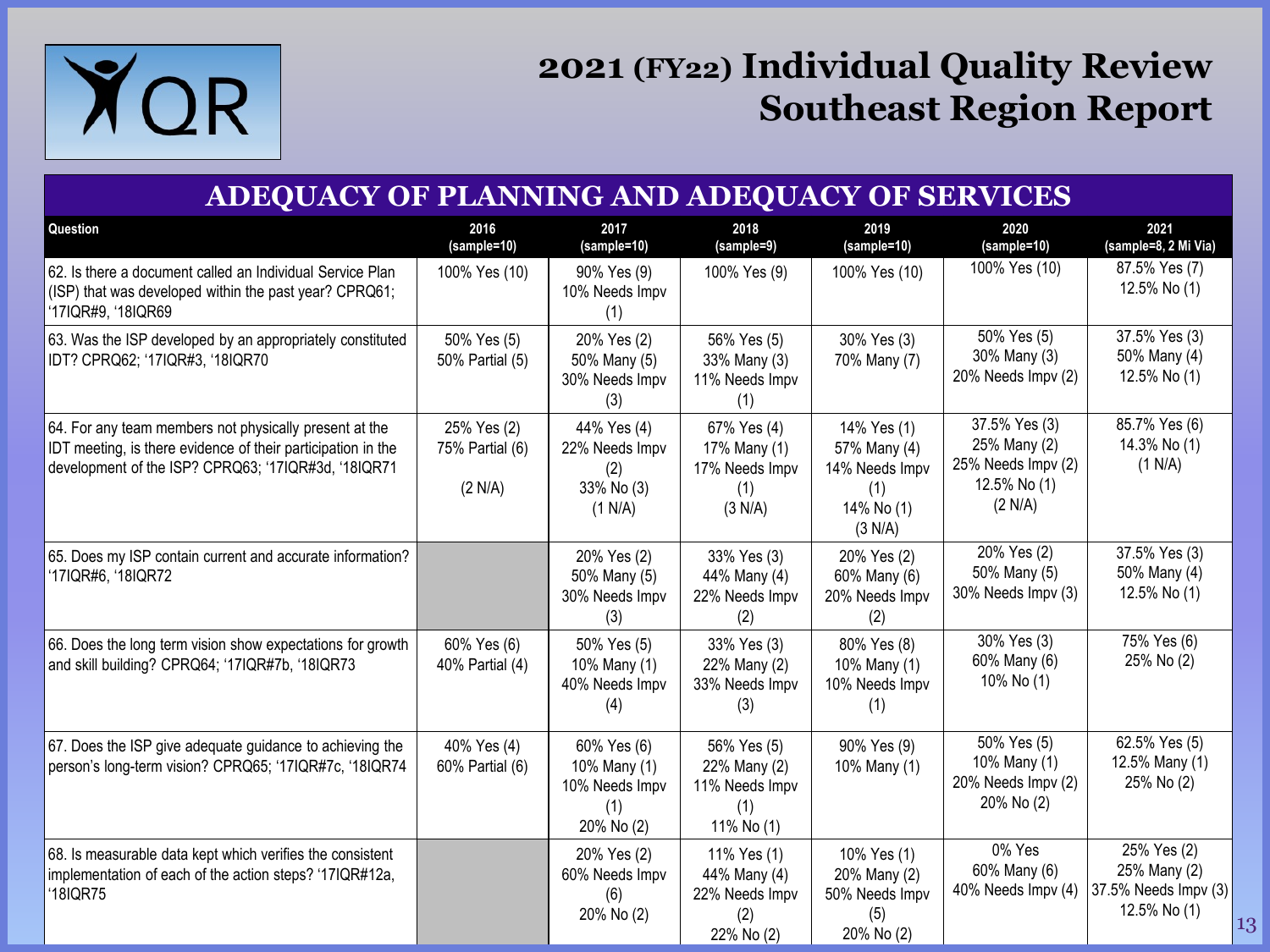

| Question                                                                                                                                                  | 2016<br>(sample=10)            | 2017<br>(sample=10)                                               | 2018<br>(sample=9)                                              | 2019<br>(sample=10)                                                        | 2020<br>(sample=10)                                                                | 2021<br>(sample=8, 2 Mi Via)                                                       |
|-----------------------------------------------------------------------------------------------------------------------------------------------------------|--------------------------------|-------------------------------------------------------------------|-----------------------------------------------------------------|----------------------------------------------------------------------------|------------------------------------------------------------------------------------|------------------------------------------------------------------------------------|
| 69. Does the data kept identify what the person does so a<br>determination regarding progress/lack of progress can be<br>made? '17IQR#12b, '18IQR76       |                                | 0% Yes<br>10% Many (1)<br>30% Needs<br>Impv(3)<br>60% No (6)      | 33% Yes (3)<br>33% Needs Impv (3)<br>33% No (3)                 | 10% Yes (1)<br>20% Many (2)<br>50% Needs Impv (5)<br>20% No (2)            | 10% Yes (1)<br>30% Many (3)<br>30% Needs Impv (3)<br>30% No (3)                    | 25% Yes (2)<br>25% Many (2)<br>25% Needs Impv (2)<br>25% No (2)                    |
| 70. Is each action step in the ISP implemented at a frequency<br>that enables the person to learn new skills? '17IQR#12c,<br>'18IQR77                     |                                | 10% Yes (1)<br>30% Needs<br>Impv(3)<br>60% No (6)                 | 0% Yes<br>11% Many (1)<br>33% Needs Impv (3)<br>56% No (5)      | 20% Yes (2)<br>10% Many (1)<br>50% Needs Impv (5)<br>20% No (2)            | 0% Yes<br>40% Many (4)<br>40% Needs Impv (4)<br>20% No (2)                         | 50% Yes (4)<br>12.5% Needs Impv (1)<br>37.5% No (3)                                |
| 71. If the person is not successful in achieving actions steps,<br>has the team tried to determine why, and change their<br>approach if needed? '18IQR78  |                                | 13% Yes (1)<br>63% Needs<br>Impv(5)<br>25% No (2)<br>(2 N/A)      | 33% Yes (3)<br>22% Needs Impv (2)<br>44% No (4)                 | 22% Yes (2)<br>44% Many (4)<br>11% Needs Impv (1)<br>22% No (2)<br>(1 N/A) | 22.2% Yes (2)<br>33.3% Many (3)<br>33.3% Needs Impv (3)<br>11.2% No (1)<br>(1 N/A) | 37.5% Yes (3)<br>12.5% Needs Impv (1)<br>50% No (4)                                |
| 72. If the person achieves action steps, does the team move to<br>the next in the progression of steps or develops a new one?<br>'17IQR#12c, '18IQR79     |                                | 0% Yes<br>50% Needs<br>Impv(3)<br>50% No (3)<br>(4 N/A)           | 0% Yes<br>29% Needs Impv (2)<br>71% No (5)<br>(2 N/A)           | 17% Yes (1)<br>17% Many (1)<br>33% Needs Impv (2)<br>33% No (2)<br>(4 N/A) | 14.3% Yes (1)<br>42.9% Many (3)<br>14.3% Needs Impv (1)<br>28.5% No (2)<br>(3 N/A) | 16.7% Yes (1)<br>33.3% Many (2)<br>16.7% Needs Impv (1)<br>33.3% No (2)<br>(1 N/A) |
| 73. Has the person made measurable progress on actions<br>steps during this past year?'17IQR#13b, '18IQR80                                                |                                | 0% Yes<br>30% Many (3)<br>40% Needs<br>Impv(4)<br>30% No (3)      | 11% Yes (1)<br>33% Many (3)<br>44% Needs Impv (4)<br>11% No (1) | 10% Yes (1)<br>30% Many (3)<br>20% Needs Impv (2)<br>40% No (4)            | 10% Yes (1)<br>10% Many (1)<br>60% Needs Impv (6)<br>20% No (2)                    | 37.5% Yes (3)<br>12.5% Many (1)<br>12.5% Needs Impv (1)<br>37.5% No (3)            |
| 74. Do the outcomes in the ISP include criteria by which the<br>team can determine when the outcome(s) have been<br>achieved? CPRQ67; '17IQR#7e, '18IQR81 | 30% Yes (3)<br>70% Partial (7) | 20% Yes (2)<br>10% Many (1)<br>60% Needs<br>Impv(6)<br>10% No (1) | 22% Yes (2)<br>33% Many (3)<br>33% Needs Impv (3)<br>11% No (1) | 50% Yes (5)<br>30% Needs Impv (3)<br>20% No (2)                            | 20% Yes (2)<br>50% Many (5)<br>20% Needs Impv (2)<br>10% No (1)                    | 62.5% Yes (5)<br>12.5% Many (1)<br>12.5% Needs Impv (1)<br>12.5% No (1)            |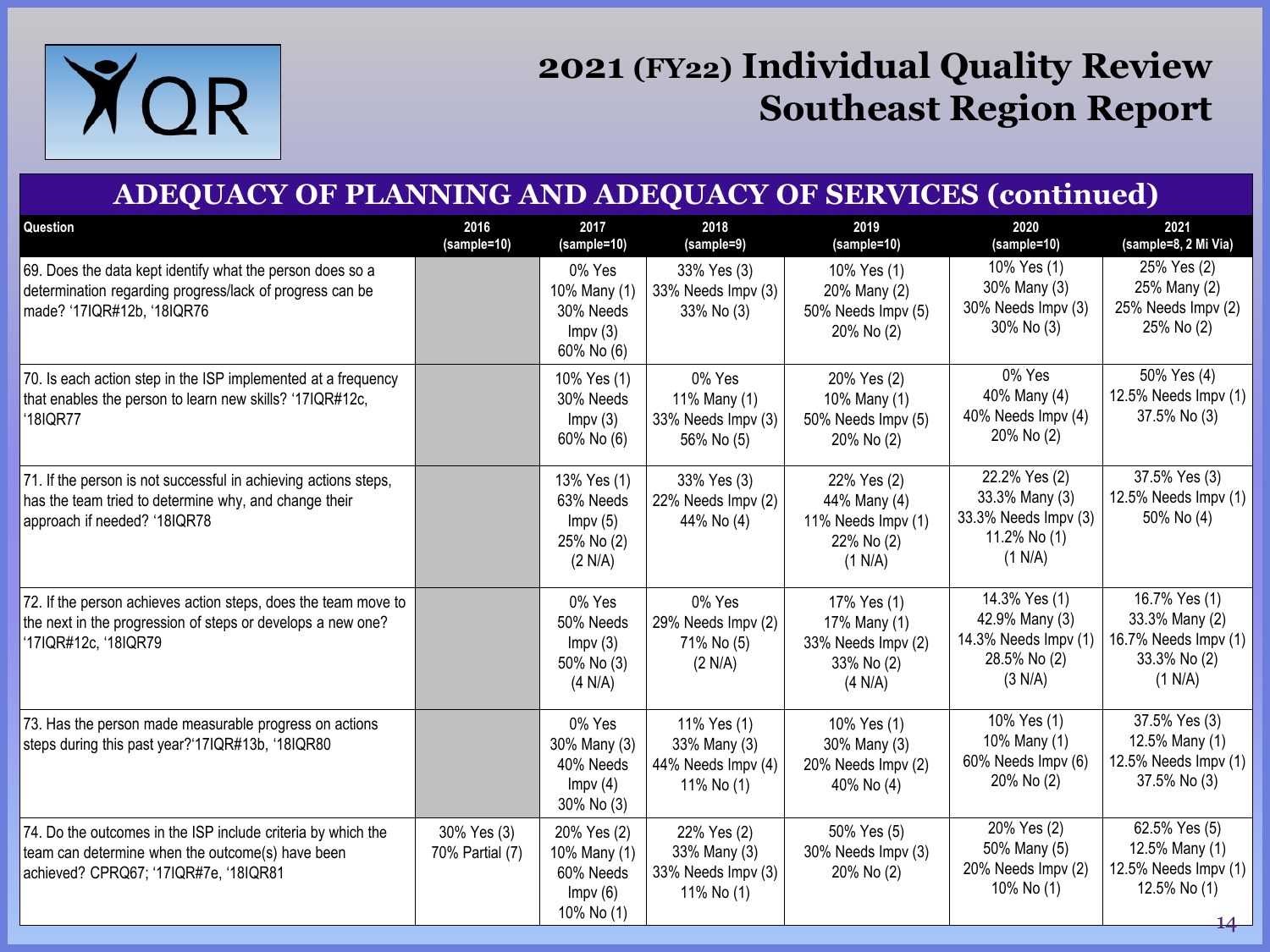

1<sub>5</sub>

| Question                                                                                                                                                                                                                                                                                                            | 2016<br>(sample=10)            | 2017<br>(sample=10)                                                        | 2018<br>(sample=9)                                              | 2019<br>(sample=10)                                                   | 2020<br>(sample=10)                                                | 2021<br>(sample=8, 2 Mi Via)                                        |
|---------------------------------------------------------------------------------------------------------------------------------------------------------------------------------------------------------------------------------------------------------------------------------------------------------------------|--------------------------------|----------------------------------------------------------------------------|-----------------------------------------------------------------|-----------------------------------------------------------------------|--------------------------------------------------------------------|---------------------------------------------------------------------|
| 75. Are the ISP outcomes related to achieving the<br>person's long-term vision? CPRQ68; '17IQR#7d,<br>'18IQR82                                                                                                                                                                                                      | 70% Yes (7)<br>30% Partial (3) | 30% Yes (3)<br>10% Many (1)<br>60% Needs Impv (6)                          | 67% Yes (6)<br>11% Many (1)<br>11% Needs Impv (1)<br>11% No (1) | 60% Yes (6)<br>20% Many (2)<br>20% Needs Impv (2)                     | 70% Yes (7)<br>10% Many (1)<br>20% Needs Impv<br>(2)               | 50% Yes (4)<br>25% Many (2)<br>25% No (2)                           |
| 76. Do the ISP outcomes and related action plans<br>and teaching strategies address the person's<br>major needs as identified in the Personal<br>Challenges and Obstacles That Need to be<br>Addressed In Order to Achieve the Desired<br>Outcomes section of the ISP/Action plans?"<br>CPRQ69; '17IQR#7g, '18IQR83 | 60% Yes (6)<br>40% Partial (4) | 20% Yes (2)<br>30% Many (3)<br>50% Needs Impv (1)                          | 56% Yes (5)<br>22% Many (2)<br>11% Needs Impv (1)<br>11% No (1) | 50% Yes (5)<br>30% Many (3)<br>10% Needs Impv (1)<br>10% No (1)       | 20% Yes (2)<br>60% Many (6)<br>10% Needs Impv<br>(1)<br>10% No (1) | 62.5% Yes (5)<br>25% Many (2)<br>12.5% No (1)                       |
| 77. Are the Teaching and Support Strategies<br>sufficient to ensure consistent implementation of<br>the services planned? CPRQ71; '17IQR#7i,<br>'18IQR84                                                                                                                                                            | 70% Yes (7)<br>30% Partial (3) | 20% Yes (2)<br>30% Many (3)<br>50% Needs Impv (5)                          | 33% Yes (3)<br>33% Many (3)<br>22% Needs Impv (2)<br>11% No (1) | 30% Yes (3)<br>50% Many (5)<br>20% Needs Impv (2)                     | 20% Yes (2)<br>60% Many (6)<br>20% No (2)                          | 50% Yes (4)<br>37.5% Many (3)<br>12.5% No (1)                       |
| 78. Are the recommendations and/or<br>objectives/strategies of ancillary providers<br>integrated into the ISP? CPRQ72; '17IQR#7m,<br>18IQR85                                                                                                                                                                        | 80% Yes (8)<br>20% Partial (2) | 33% Yes (3)<br>33% Many (3)<br>22% Needs Impv (2)<br>11% No (1)<br>(1 N/A) | 33% Yes (3)<br>33% Many (3)<br>11% Needs Impv (1)<br>22% No (2) | 30% Yes (3)<br>30% Many (3)<br>20% Needs Impv (2)<br>20% No (2)       | 10% Yes (1)<br>50% Many (5)<br>20% Needs Impv<br>(2)<br>20% No (2) | 25% Yes (2)<br>37.5% Many (3)<br>12.5% Needs Impv (1)<br>25% No (2) |
| 79. Has the person made measurable progress in<br>therapy this year? '17IQR#13a, '18IQR86                                                                                                                                                                                                                           |                                | 11% Yes (1)<br>44% Many (2)<br>33% Needs Impv (3)<br>11% No (1)<br>(1 N/A) | 33% Yes (3)<br>22% Many (2)<br>22% Needs Impv (2)<br>22% No (2) | 0% Yes<br>22% Many (2)<br>67% Needs Impv (6)<br>11% No (1)<br>(1 N/A) | 0% Yes<br>55.6% Many (5)<br>44.4% Needs Impv<br>(4)<br>(1 N/A)     | 0% Yes<br>85.7% Many (6)<br>14.3% Needs Impv (1)<br>(1 N/A)         |
| 80. If needed, does the ISP contain a specific<br>Medical Emergency Response Plan (MERP)?<br>CPRQ73b '17IQR#20c, '18IQR87                                                                                                                                                                                           | 60% Yes (6)<br>40% Partial (4) | 70% Yes (7)<br>20% Needs Impv (2)<br>10% No (1)                            | 67% Yes (6)<br>22% Many (2)<br>11% No (1)                       | 10% Yes (1)<br>70% Many (7)<br>10% Needs Impv (1)<br>10% No (1)       | $40\%$ Yes (4)<br>50% Many (5)<br>10% Needs Impv<br>(1)            | 12.5% Yes (1)<br>75% Many (6)<br>12.5% No (1)                       |
| 81. Does the ISP contain information regarding<br>primary health (medical) care? CPRQ74,<br>'18IQR88                                                                                                                                                                                                                | 100% Yes (10)                  |                                                                            | 89% Yes (8)<br>11% No (1)                                       | 60% Yes (6)<br>20% Many (2)<br>20% Needs Impv (2)                     | 80% Yes (8)<br>20% Many (2)                                        | 75% Yes (6)<br>12.5% Needs Impv (1)<br>12.5% No (1)                 |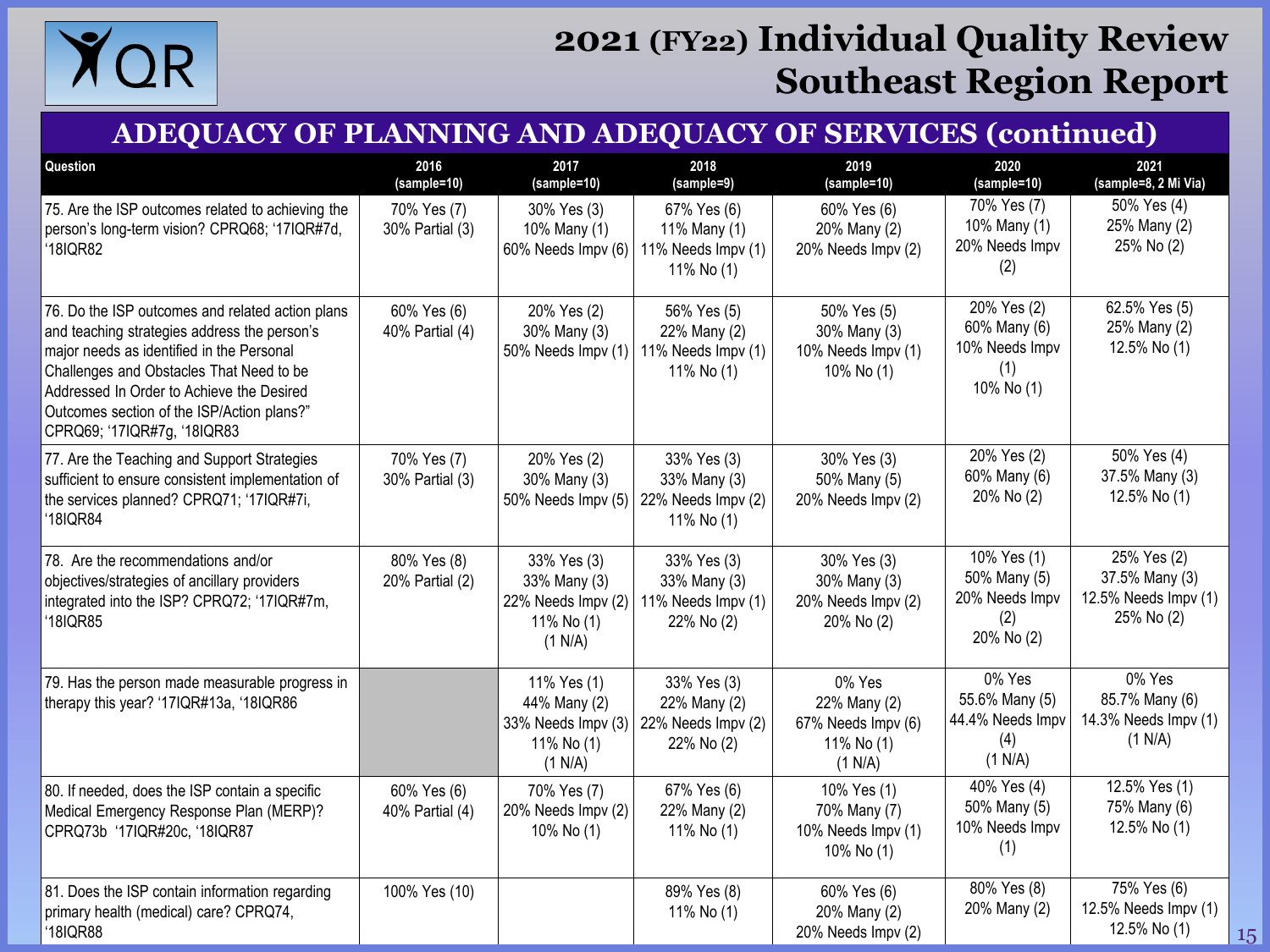

| Question                                                                                                                                                                                                          | 2016<br>(sample=10)                       | 2017<br>(sample=10)                                             | 2018<br>(sample=9)                                            | 2019<br>(sample=10)                                          | 2020<br>(sample=20)                                                | 2021<br>(sample=8, 2 Mi Via)                                     |
|-------------------------------------------------------------------------------------------------------------------------------------------------------------------------------------------------------------------|-------------------------------------------|-----------------------------------------------------------------|---------------------------------------------------------------|--------------------------------------------------------------|--------------------------------------------------------------------|------------------------------------------------------------------|
| 81a. Does the ISP face sheet contain contact information for<br>the PCP? CPRQ74a, '18IQR88a                                                                                                                       | 100% Yes (10)                             |                                                                 | 89% Yes (8)<br>11% No (1)                                     | 90% Yes (9)<br>10% Needs Impv (1)                            | 90% Yes (9)<br>10% Many (1)                                        | 75% Yes (6)<br>25% No (2)                                        |
| 81b. Is the Healthcare coordinator's name and contact<br>information listed in the ISP? CPRQ74b, '18IQR88b                                                                                                        | 100% Yes (10)                             |                                                                 | 89% Yes (8)<br>11% No (1)                                     | 60% Yes (6)<br>20% Many (2)<br>20% No (2)                    | 90% Yes (9)<br>10% No (1)                                          | 87.5% Yes (7)<br>12.5% No (1)                                    |
| 82. Does the ISP reflect how the person will obtain prescribed<br>medications? CPRQ76, '18IQR89                                                                                                                   | 100% Yes (10)                             |                                                                 | 89% Yes (8)<br>11% No (1)                                     | 80% Yes (8)<br>20% Needs Impv (2)                            | 80% Yes (8)<br>10% Many (1)<br>10% No (1)                          | 37.5% Yes (3)<br>12.5% Many (1)<br>50% No (4)                    |
| 83. Based on the evidence, is adequate transportation<br>available for the person? (Does the ISP reflect how the person<br>will get to work/day activities, shopping, and social activities?<br>CPRQ75, '18IQR90) | 50% Yes (1)<br>50% Partial (1)<br>(8 N/A) |                                                                 | 78% Yes (7)<br>22% Many (2)                                   | 100% Yes (10)                                                | 80% Yes (8)<br>20% Many (2)                                        | 62.5% Yes (5)<br>25% Many (2)<br>12.5% No (1)                    |
| 84. Does the ISP contain a list of adaptive equipment needed<br>and who will provide it? CPRQ77; '17IQR#25a, '18IQR91                                                                                             | 100% Yes (7)<br>(3 N/A)                   | 56% Yes (5)<br>22% Many (2)<br>22% Needs Impv<br>(2)<br>(1 N/A) | 67% Yes (6)<br>22% Many (2)<br>11% Needs Impv<br>(1)          | 44% Yes (4)<br>44% Many (4)<br>11% Needs Impv (1)<br>(1 N/A) | 44.4% Yes (4)<br>22.3% Many (2)<br>33.3% Needs Impv (3)<br>(1 N/A) | 75% Yes (6)<br>12.5% Many (1)<br>12.5% No (1)                    |
| 85. Overall, is the ISP adequate to meet the person's needs?<br>CPRQ78; '17IQR#7, '18IQR92                                                                                                                        | 30% Yes (3)<br>70% Partial (7)            | 0% Yes<br>10% Many (1)<br>90% Needs Impv<br>(9)                 | 0% Yes<br>56% Many (5)<br>33% Needs Impv<br>(3)<br>11% No (1) | $0\%$ Yes<br>70% Many (7)<br>30% Needs Impv (3)              | 0% Yes<br>80% Many (8)<br>20% Needs Impv (2)                       | 0% Yes<br>75% Many (6)<br>12.5% Needs Impv (1)  <br>12.5% No (1) |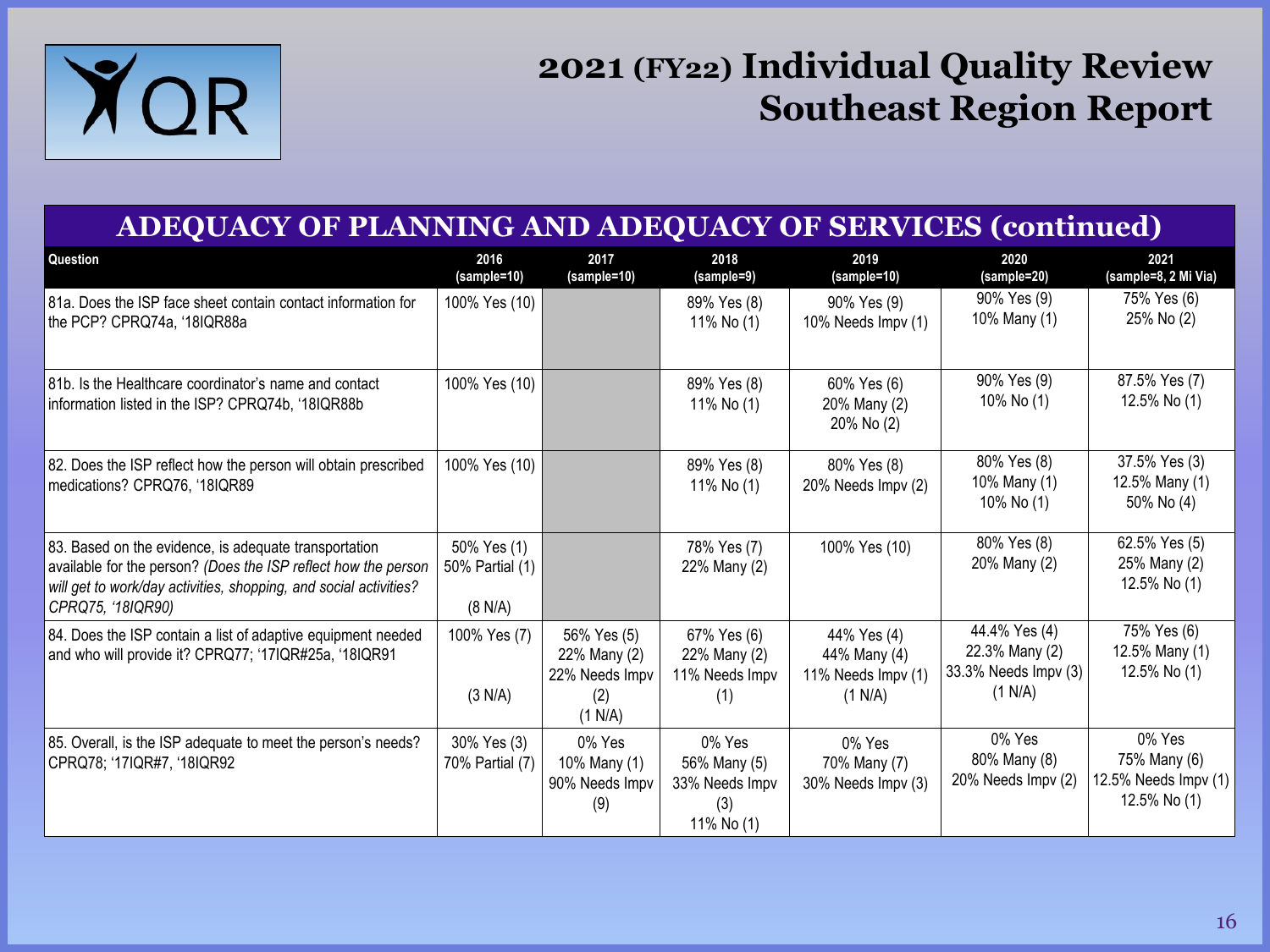

| Question                                                                                                                                         | 2016<br>(sample=10)                       | 2017<br>(sample=10)                                              | 2018<br>(sample=9)                                            | 2019<br>(sample=10)                                           | 2020<br>(sample=10)                               | 2021<br>(sample=8, 2 Mi Via)                                            |
|--------------------------------------------------------------------------------------------------------------------------------------------------|-------------------------------------------|------------------------------------------------------------------|---------------------------------------------------------------|---------------------------------------------------------------|---------------------------------------------------|-------------------------------------------------------------------------|
| 86. Is the ISP being implemented? (If 85 is "3")<br>CPRQ79 '17IQR#12, '18IQR93                                                                   | 0% Yes<br>100% Partial (3)<br>(7 N/A)     | $0\%$ Yes<br>20% Many (2)<br>70% Needs Impv<br>(7)<br>10% No (1) | (9 N/A)                                                       | (10 N/A)                                                      | (10 N/A)                                          | (8 N/A)                                                                 |
| 87a. Is the ISP being implemented? (If 85 is "0", "1", or "2")<br>CPRQ80a '17IQR#12, '18IQR94a                                                   | 43% Yes (3)<br>57% Partial (4)<br>(3 N/A) | 0% Yes<br>20% Many (2)<br>70% Needs Impv<br>(7)<br>10% No (1)    | 0% Yes<br>67% Many (6)<br>22% Needs Impv<br>(2)<br>11% No (1) | 0% Yes<br>60% Many (6)<br>30% Needs Impv<br>(3)<br>10% No (1) | 0% Yes<br>50% Many (5)<br>50% Needs Impv (5)      | 12.5% Yes (1)<br>50% Many (4)<br>25% Needs Impv (2)<br>12.5% No (1)     |
| 87b. Are current services adequate to meet the person's<br>needs? CPRQ80b '17IQR#11, '18IQR94b                                                   | 0% Yes<br>100% Partial (7)<br>(3 N/A)     | 40% Yes (4)<br>20% Many (2)<br>40% Needs Impv<br>(4)             | 56% Yes (5)<br>33% Many (3)<br>11% Needs Impv<br>(1)          | 40% Yes (4)<br>20% Many (2)<br>40% Needs Impv<br>(4)          | 10% Yes (1)<br>60% Many (6)<br>30% Needs Impv (3) | 12.5% Yes (1)<br>62.5% Many (5)<br>25% Needs Impv (2)                   |
| 88. Was the direct service staff trained on the<br>implementation of this person's ISP? CPRQ81, '18IQR95                                         | 80% Yes (8)<br>20% Partial (2)            |                                                                  | 89% Yes (8)<br>11% Many (1)                                   | 60% Yes (6)<br>30% Many (3)<br>10% Needs Impv<br>(1)          | 10% Yes (1)<br>90% Many (9)                       | 37.5% Yes (3)<br>37.5% Many (3)<br>12.5% Needs Impv (1)<br>12.5% No (1) |
| 89. Were the direct service staff able to describe their<br>responsibilities in providing daily care/supports to the<br>person? CPRQ82, '18IQR96 | 100% Yes (10)                             |                                                                  | 67% Yes (6)<br>33% Many (3)                                   | 40% Yes (4)<br>60% Many (6)                                   | 10% Yes (1)<br>80% Many (8)<br>10% Needs Impv (1) | 37.5% Yes (3)<br>50% Many (4)<br>12.5% Needs Impv (1)                   |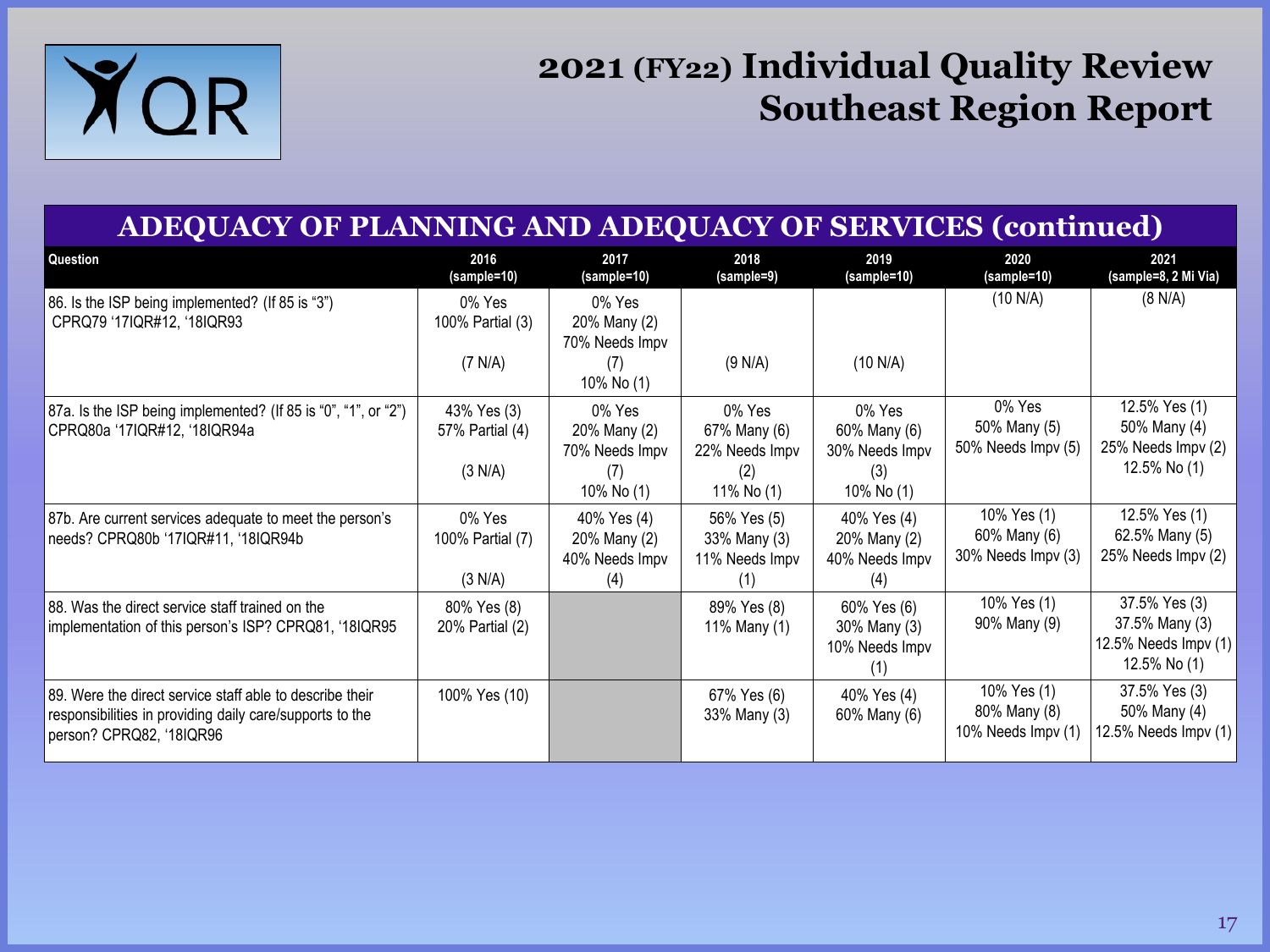

#### **EXPECTATIONS FOR GROWTH, QUALITY OF LIFE, SATISFACTION**

| Question                                                                                                                                              | 2016<br>(sample=10)                          | 2017<br>(sample=10)                                               | 2018<br>(sample=9)                                   | 2019<br>(sample=10)                                             | 2020<br>(sample=10)                               | 2021<br>(sample=8, 2 Mi Via)                                      |
|-------------------------------------------------------------------------------------------------------------------------------------------------------|----------------------------------------------|-------------------------------------------------------------------|------------------------------------------------------|-----------------------------------------------------------------|---------------------------------------------------|-------------------------------------------------------------------|
| 90. Based on all of the evidence, has the person achieved<br>progress in the past year? CPRQ84; '17IQR#13, '18IQR98                                   | 20% Yes (2)<br>70% Partial (7)<br>10% No (1) | 0% Yes<br>30% Many (2)<br>60% Needs<br>Impv(6)<br>10% No (1)      | 0% Yes<br>89% Yes (8)<br>11% Many (1)                | 30% Yes (3)<br>20% Many (2)<br>40% Needs Impv (4)<br>10% No (1) | 0% Yes<br>50% Many (5)<br>50% Needs Impv (5)      | 0% Yes<br>75% Many (6)<br>12.5% Needs Impv<br>(1)<br>12.5% No (1) |
| 91. Overall, does the IDT have an appropriate expectation of<br>growth for this person? CPRQ85; '17IQR#8d, '18IQR99                                   | 50% Yes (5)<br>50% Partial (5)               | 50% Yes (5)<br>20% Many (2)<br>20% Needs<br>Impv(2)<br>10% No (1) | 56% Yes (5)<br>44% Many (4)                          | 70% Yes (7)<br>30% Many (3)                                     | 70% Yes (7)<br>30% Many (3)                       | 75% Yes (6)<br>25% Many (2)                                       |
| 92. Was the person provided the assistance and support needed<br>to participate meaningfully in the planning process? CPRQ86;<br>'17IQR#1b, '18IQR100 | 90% Yes (9)<br>10% Partial (1)               | 7% Yes (7)<br>10% Many (1)<br>10% Needs<br>Impv(1)<br>10% No (1)  | 78% Yes (7)<br>11% Many (1)<br>11% Needs Impv<br>(1) | 70% Yes (7)<br>30% Many (3)                                     | 50% Yes (5)<br>40% Many (4)<br>10% No (1)         | 75% Yes (6)<br>25% Many (2)                                       |
| 93. Is the person offered a range of opportunities for participation<br>in each life area? CPRQ87, '18IQR101                                          | 100% Yes (8)<br>$(2$ CND)                    |                                                                   | 67% Yes (6)<br>11% Many (1)<br>22% Needs Impv<br>(2) | 70% Yes (7)<br>30% Many (3)                                     | 60% Yes (6)<br>40% Many (4)                       | 100% Yes (8)                                                      |
| 94. Does the person have the opportunity to make informed<br>choices? CPRQ88; '17IQR#30, '18IQR102                                                    | 75% Yes (3)<br>25% Partial (1)               | 50% Yes (5)<br>50% Many (5)                                       | 83% Yes (5)<br>17% Many (1)                          | 86% Yes (6)<br>14% Many (1)                                     | 75% Yes (6)<br>12.5% Many (1)<br>12.5% Needs Impv | 100% Yes (8)                                                      |
|                                                                                                                                                       | $(6$ CND $)$                                 |                                                                   | $(3$ CND)                                            | $(3$ CND)                                                       | (1)<br>$(2$ CND)                                  |                                                                   |
| 94a. About where and with whom to live? CPRQ89; '17IQR#23c,<br>'18IQR102a                                                                             | 0% Yes<br>100% Partial (1)                   |                                                                   | 100% Yes (5)                                         | 100% Yes (5)                                                    | 100% Yes (8)<br>$(2$ CND)                         | 100% Yes (8)                                                      |
|                                                                                                                                                       | $(9$ CND)                                    | $(10$ CND)                                                        | $(4$ CND)                                            | $(5$ CND)                                                       |                                                   |                                                                   |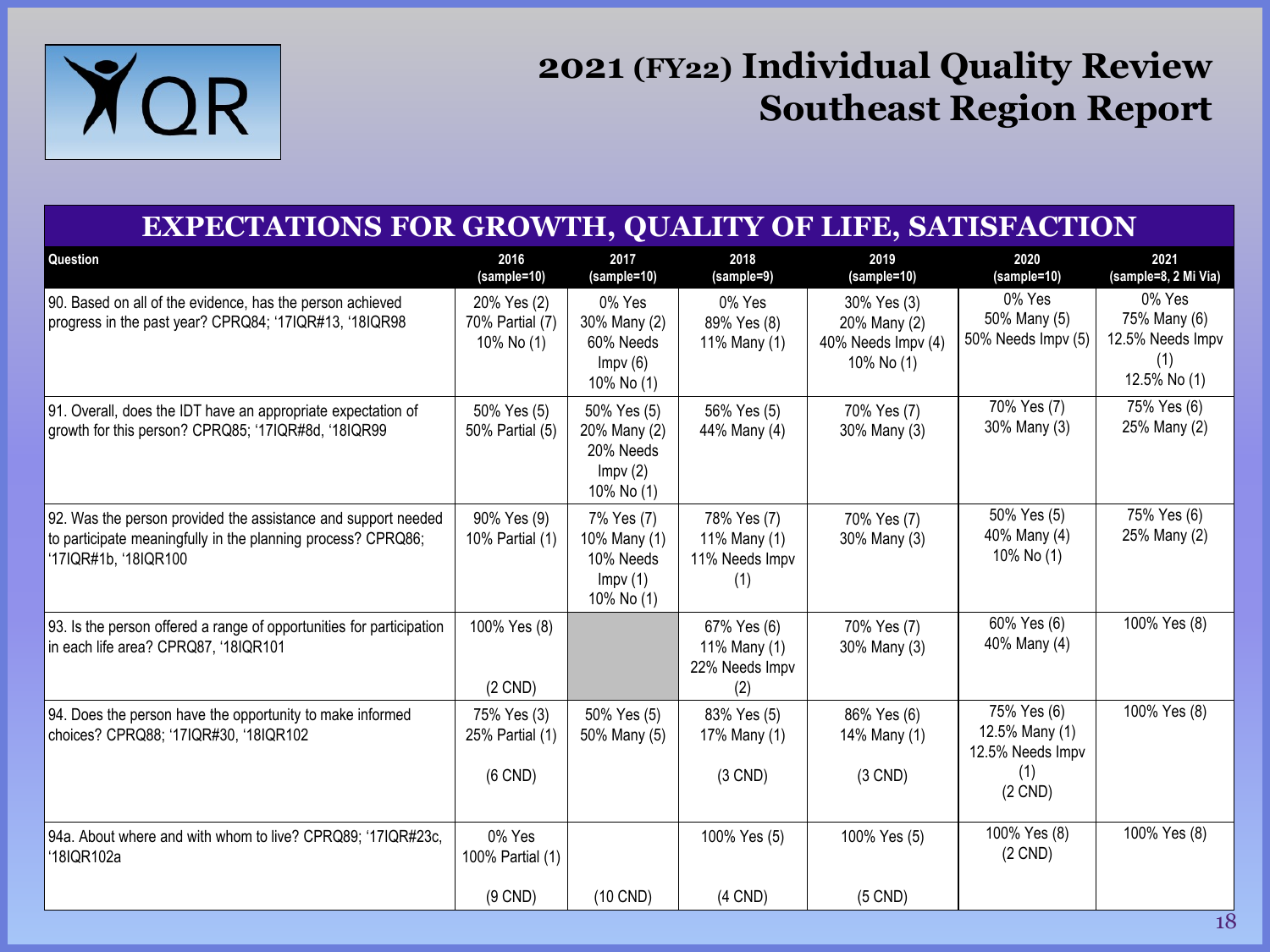

| <b>EXPECTATIONS FOR GROWTH, QUALITY OF LIFE, SATISFACTION (cont'd)</b>                                                                                                                 |                                |                                                      |                                      |                                           |                                                   |                                                       |
|----------------------------------------------------------------------------------------------------------------------------------------------------------------------------------------|--------------------------------|------------------------------------------------------|--------------------------------------|-------------------------------------------|---------------------------------------------------|-------------------------------------------------------|
| Question                                                                                                                                                                               | 2016<br>(sample=10)            | 2017<br>$(sample=10)$                                | 2018<br>(sample=9)                   | 2019<br>(sample=10)                       | 2020<br>(sample=10)                               | 2021<br>(sample=8, 2 Mi Via)                          |
| 94b. About where and with whom to work/spend his/her day?<br>CPRQ90; '17IQR#23d, '18IQR102b                                                                                            | 100% Yes (4)                   | 100% Yes (5)                                         | 67% Yes (4)<br>33% Many (2)          | 100% Yes (6)                              | 85.7% Yes (6)<br>14.3% Many (1)<br>$(3$ CND)      | 100% Yes (8)                                          |
|                                                                                                                                                                                        | $(6$ CND $)$                   | $(5$ CND)                                            | $(3$ CND)                            | $(4$ CND)                                 |                                                   |                                                       |
| 94c. About where and with whom to socialize/spend leisure time?<br>CPRQ91, '18IQR102c                                                                                                  | 100% Yes (4)                   |                                                      | 83% Yes (5)<br>17% Many (1)          | 100% Yes (7)                              | 75% Yes (6)<br>12.5% Many (1)<br>12.5% No (1)     | 100% Yes (8)                                          |
|                                                                                                                                                                                        | $(6$ CND $)$                   |                                                      | $(3$ CND $)$                         | $(3$ CND)                                 | $(2$ CND)                                         |                                                       |
| 95. Does the evidence support that providers do not prevent the<br>person from pursuing relationships? CPRQ92; '17IQR#31f,<br>'18IQR103 (and are respecting the rights of this person) | 100% Yes (10)                  | 86% Yes (6)<br>14% Needs Impv<br>(1)<br>$(3$ CND)    | 100% Yes (9)                         | 100% Yes (10)                             | 100% Yes (10)                                     | 100% Yes (8)                                          |
| 96. Overall, were all team members interviewed trained or<br>knowledgeable on how to report abuse, neglect and exploitation?<br>CPR 93*; '17IQR#35a, '18IQR105                         | 100% Yes (10)                  | 70% Yes (7)<br>20% Many (2)<br>10% Needs Impv<br>(1) | 78% Yes (7)<br>22% Many (2)          | 60% Yes (6)<br>40% Many (4)               | 50% Yes (5)<br>40% Many (4)<br>10% Needs Impv (1) | 50% Yes (4)<br>37.5% Many (3)<br>12.5% Needs Impv (1) |
| 97. Does this person and/or guardian have access to the<br>complaint processes/procedures? CPRQ94, '18IQR106                                                                           | 90% Yes (9)<br>10% Partial (1) |                                                      | 89% Yes (8)<br>11% Needs Impv<br>(1) | 80% Yes (8)<br>10% Many (1)<br>10% No (1) | 100% Yes (10)                                     | 75% Yes (6)<br>25% Many (2)                           |
| 98. Does the individual have restrictions that should be reviewed<br>by a Human Rights Committee? '17IQR#34h, '18IQR107                                                                |                                |                                                      | 78% Yes (7)<br>22% No (2)            | 60% Yes (6)<br>40% No (4)                 | 70% Yes (7)<br>$30\%$ No $(3)$                    | 87.5% Yes (7)<br>12.5% No (1)                         |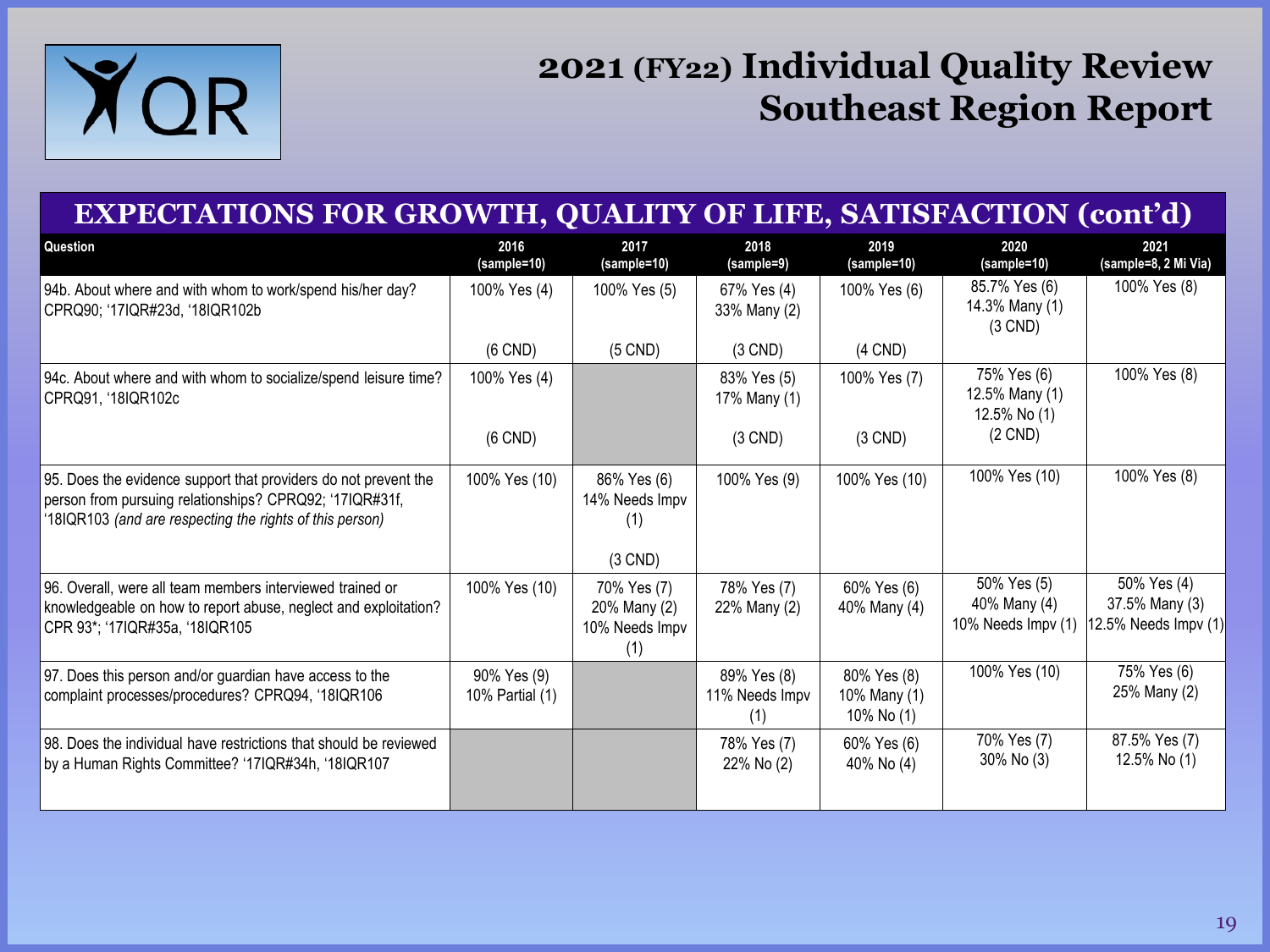

#### **EXPECTATIONS FOR GROWTH, QUALITY OF LIFE, SATISFACTION (cont'd) Question 2016 (sample=1 0) 2017 (sample=10) 2018 (sample=9) 2019 (sample=10) 2020 (sample=10) 2021 (sample=8, 2 Mi Via)** 99. If there are restrictions that should be reviewed by HRC, have the restrictions been reviewed (quarterly) and approved (annually) by the HRC? If no, describe why. '17IQR#34i, '18IQR108 17% Yes (1) 17% Many (1) 50% Needs Impv (3) 17% No (1) (4 N/A) 50% Yes (3) 17% Many (1) 33% No (2) (3 N/A) 83% Yes (5) 17% Needs Impv (1) (4 N/A) 28.6% Yes (2) 42.8% Many (3) 14.3% Needs Impv (1) 14.3% No (1) (3 N/A) 57.1% Yes (4) 14.3% Many (1) 14.3% Needs Impv (1) 14.3% No (1) (1 N/A) 100. If there are restrictions that should be reviewed by HRC, is a plan to enable the individual to regain his/her rights and reduce or eliminate these restrictions? '17IQR#34j, '18IQR109 0% Yes 17% Many (1) 50% Needs Impv (3) 33% No (2) (4 N/A) 17% Yes (1) 17% Needs Impv (1) 67% No (4) (3 N/A) 33% Yes (2) 33% Many (2) 33% No (2) (4 N/A) 57.1% Yes (4) 14.3% Many (1) 14.3% Needs Impv (1) 14.3% No (1) (3 N/A) 50% Yes (3) 33.3% Many (2) 16.7% No (1) (2 N/A) 101. Is the person protected from abuse, neglect and exploitation? '17IQR#35, '18IQR110 33% Yes (3) 33% Many (3) 33% Needs Impv (3) (1 N/A) 67% Yes (6) 22% Many (2) 11% No (1) 70% Yes (7) 10% Many (1) 20% Needs Impv (2) 30% Yes (3) 60% Many (6) 10% Needs Impv (1) 50% Yes (4) 50% Many (4) 102. Have all incidents of suspected abuse, neglect and exploitation been reported and investigated? '17IQR#35b, '18IQR111 50% Yes (4) 25% Many (2) 25% Needs Impv (2) (2 N/A) 75% (6) 13% Needs Impv (1) 13% No (1) (1 N/A) 60% Yes (3) 20% Many (1) 20% No (1) (5 N/A) 100% Yes (7) (3 N/A) 100% Yes (7)  $(1 N/A)$ 103. Is the individual safe? '17IQR#24, '18IQR112  $\vert$  60% Yes (6) 20% Many (2) 20% Needs Impv (2) 78% Yes (7) 11% Many (1) 11% Needs Impv (1) 60% Yes (6) 40% Many (4) 60% Yes (6) 20% Many (2) 20% Needs Impv (2) 62.5% Yes (5) 25% Many (2) 12.5% Needs Impv (1) 104. What is the level of participation of the legal guardian in this person's life and service planning? CPRQ 97; '17IQR#15a, '18IQR113 20% Active (2) 40% Moderate (4) 20% Limited (2) 20% None (2) 33% Active 33% Moderate 33% Limited 38% Active (3) 25% Moderate (2) 38% Limited (3) (2 N/A) 30% Active (3) 30% Moderate (3) 40% Limited (4) 25% Active (2) 50% Moderate (4) 25% Limited (2) 105. If the person is retired, does he/she have opportunities to engage in activities of interest during the day? CPRQ 100; '17IQR#29b, '18IQR114 100% Yes (2) (8 N/A) 75% Yes (3) 25% Needs Impv (1) (5 N/A) 33% Yes (1) 67% Needs Impv (2) (7 N/A) 40% Yes (2) 40% Many (2) 20% Needs Impv (1) (5 N/A) 100% Yes (3) (5 N/A)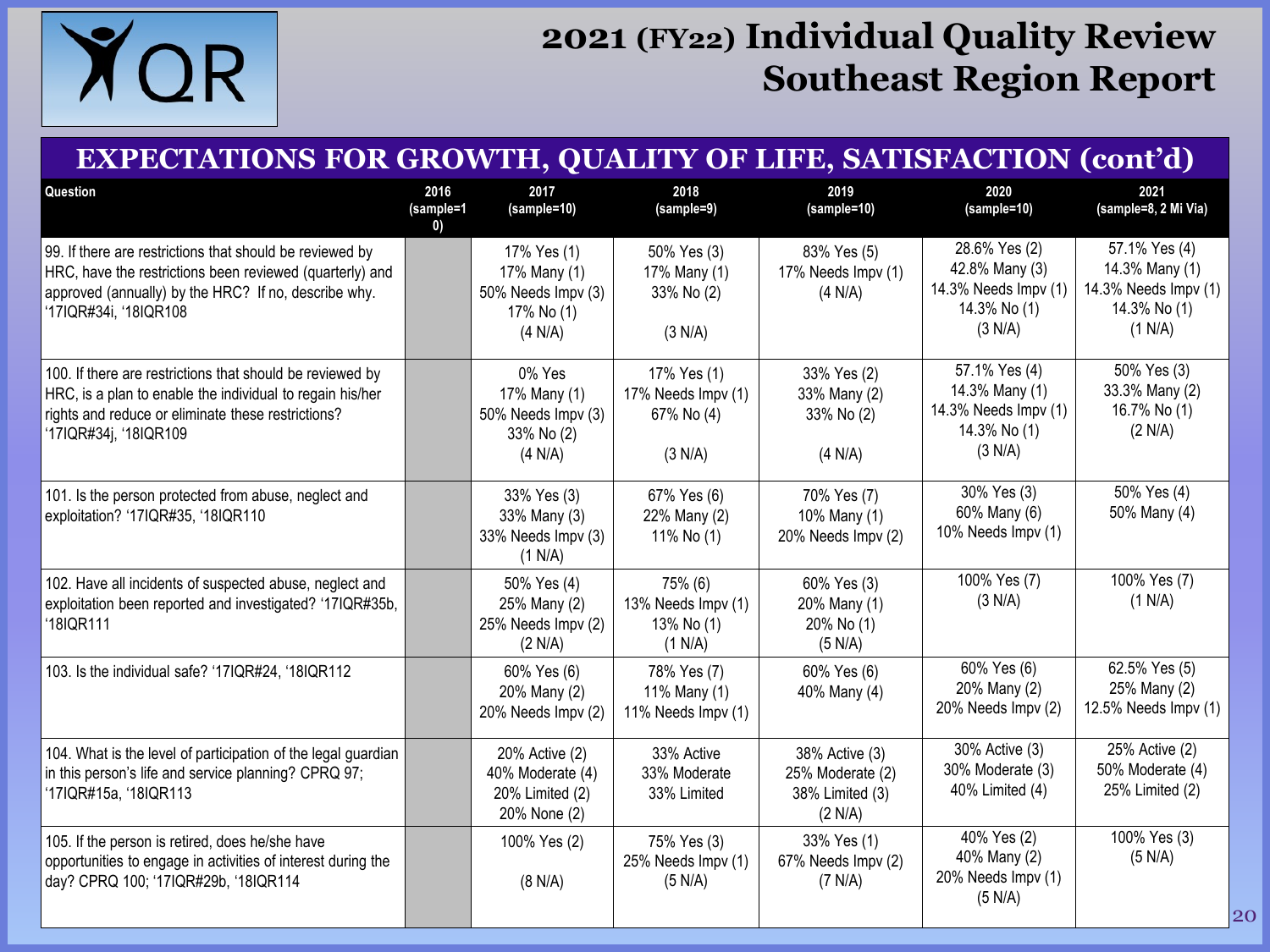

staff? CPRQ112, '18IQR121

### **2021 (FY22) Individual Quality Review Southeast Region Report**

#### **EXPECTATIONS FOR GROWTH, QUALITY OF LIFE, SATISFACTION (cont'd) Question 2016 (sample=10) 2017 (sample=10) 2018 (sample=9) 2019 (sample=10) 2020 (sample=10) 2021 (sample=8, 2 Mi Via)** 106. Does the person have daily choices/appropriate autonomy over his/her life? CPRQ101 '17IQR#30, '18IQR115 100% Yes (10) | 50% Yes (5) 50% Many (5) 78% Yes (7) 11% Many (1) 11% Needs Impv (1) 70% Yes (7) 30% Many (3) 70% Yes (7) 20% Many (2) 10% No (1) 87.5% Yes (7) 12.5% Many (1) 107. Have the person's cultural preferences been accommodated? CPRQ102; '17IQR#31e, '18IQR116 100% Yes (9) (1 CND) 100% Yes (10) 100% Yes (9) 100% Yes (10) 100% Yes (10) 75% Yes (6) 25% Many (2) 108. Is the person treated with dignity and respect? CPRQ103; '17IQR#34c, '18IQR117 60% Yes (6) 40% Partial (4) 30% Yes (3) 10% Many (1) 60% Needs Impv (6) 44% Yes (4) 44% Many (4) 11% Needs Impv (1) 20% Yes (2) 50% Many (5) 30% Needs Impv (3) 20% Yes (2) 60% Many (6) 10% Needs Impv (1) 10% No (1) 12.5% Yes (1) 87.5% Many (7) 109. Does the person have food and drink available according to their specific nutritional needs and recommendations? CPRQ108; '17IQR#23e, '18IQR118 100% Yes (10) 100% Yes (10) 100% Yes (9) 100% Yes (9) (1 CND) 80% Yes (8) 10% Many (1) 10% Needs Impv (1) 100% Yes (8) 110. Does the person have sufficient personal money? CPRQ110 '17IQR#34f, '18IQR119 90% Yes (9) 10% Partial (1) 60% Yes (6) 20% Many (2) 20% Needs Impv (2) 100% Yes (9) 60% Yes (6) 30% Many (3) 10% Needs Impv (1) 100% Yes (10) 75% Yes (6) 25% Many (2) 111. Does the person get along with their day program/employment provider staff? CPRQ111, '18IQR120 100% Yes (6) (4 CND) 100% Yes (8) (1 CND) 100% Yes (8) (1 N/A, 1 CND) 100% Yes (8) (2 CND) 100% Yes (6) (1 CND; 1 N/A) 112. Does the person get along with their residential provider 100% Yes (6) 100% Yes (8) 100% Yes (9) 100% Yes (10) 100% Yes (7)

(1 CND)

(1 CND)

(4 CND)

(1 CND)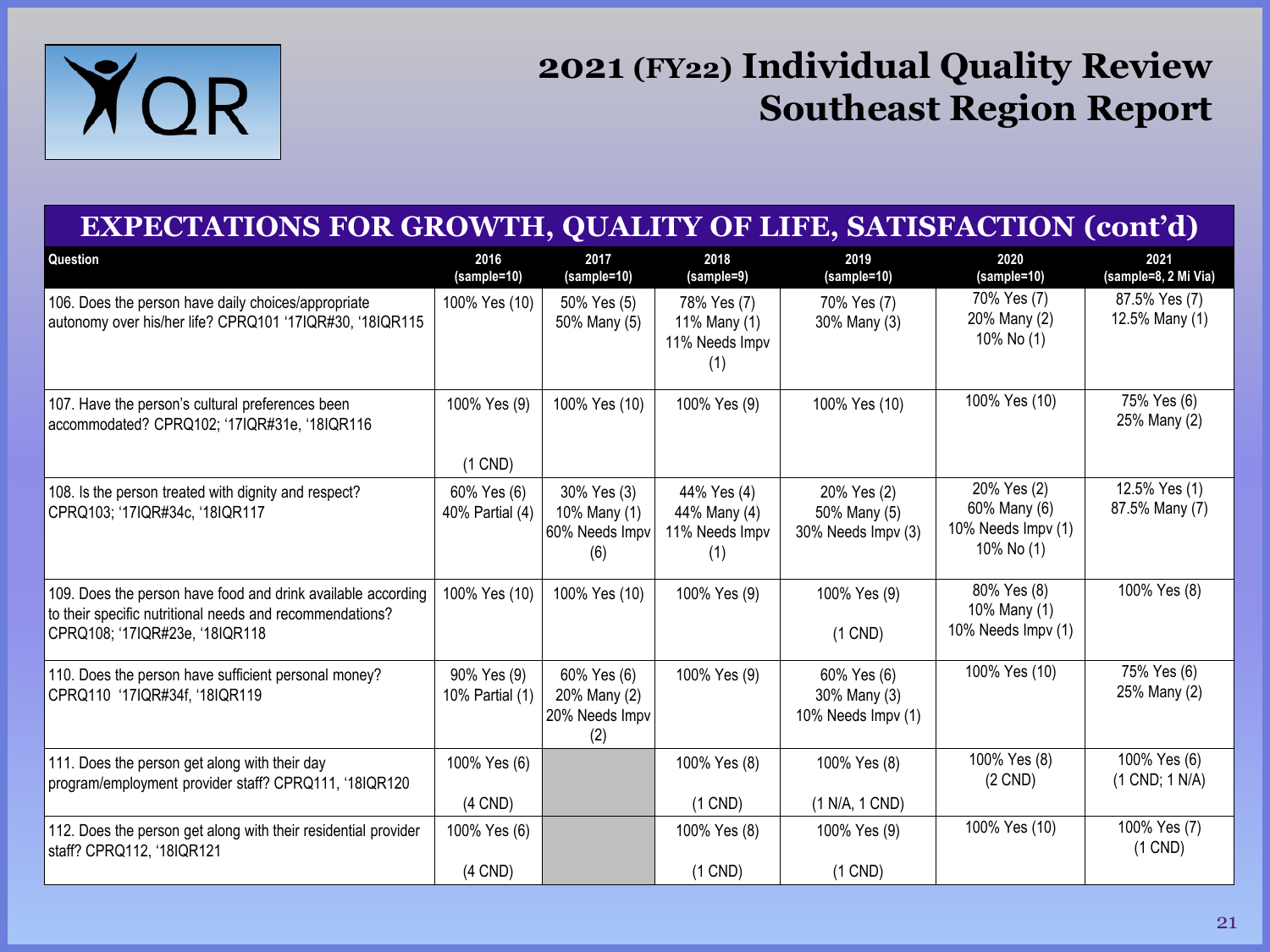

| <b>TEAM PROCESS</b>                                                                                                                                                                                                     |                                      |                                                      |                                                      |                                                   |                                                   |                                                       |  |  |  |
|-------------------------------------------------------------------------------------------------------------------------------------------------------------------------------------------------------------------------|--------------------------------------|------------------------------------------------------|------------------------------------------------------|---------------------------------------------------|---------------------------------------------------|-------------------------------------------------------|--|--|--|
| Question                                                                                                                                                                                                                | 2016<br>(sample=10)                  | 2017<br>(sample=10)                                  | 2018<br>(sample=9)                                   | 2019<br>(sample=10)                               | 2020<br>(sample=10)                               | 2021<br>(sample=8, 2 Mi Via)                          |  |  |  |
| 113. Are the individual members of the IDT following up<br>on their responsibilities? CPRQ 114; '17IQR#10,<br>'18IQR122                                                                                                 | 0% Yes<br>100% Partial (10)          | 30% Yes (3)<br>40% Many (4)<br>30% Needs Impv<br>(3) | 33% Yes (3)<br>56% Many (5)<br>11% Needs Impv<br>(1) | 20% Yes (2)<br>40% Many (4)<br>40% Needs Impv (4) | 0% Yes<br>60% Many (6)<br>40% Needs Impv (4)      | 0% Yes<br>87.5% Many (7)<br>12.5% Needs Impv (1)      |  |  |  |
| 114. If there is evidence of situations in which the team<br>failed to reach a consensus on the person's service and<br>support needs, has the team made efforts to build<br>consensus? CPRQ 115; '17IQR#17c, '18IQR123 | 100% Yes (2)<br>(8 N/A)              | 100% Yes (1)<br>(9 N/A)                              | 100% Yes (3)<br>(6 N/A)                              | 67% Yes (2)<br>33% Many (1)<br>(7 N/A)            | 100% Yes (1)<br>(9 N/A)                           | 0% Yes<br>100% Many (1)<br>(7 N/A)                    |  |  |  |
| 115. Do records or facts exist to indicate that the team<br>convened meetings as needed due to changed<br>circumstances and/or needs? CPRQ 116; '17IQR#17d,<br>'18IQR124                                                | 78% Yes (7)<br>22% No (2)<br>(1 N/A) | 88% Yes (7)<br>13% Many (1)<br>(2 N/A)               | 56% Yes (5)<br>44% Many (4)                          | 50% Yes (5)<br>30% Many (3)<br>20% Needs Impy (2) | 20% Yes (2)<br>60% Many (6)<br>20% Needs Impv (2) | 37.5% Yes (3)<br>50% Many (4)<br>12.5% Needs Impv (1) |  |  |  |
| 116. Is there adequate communication among team<br>members between meetings to ensure the person's<br>program can be/is being implemented? CPRQ117,<br>'18IQR125                                                        | 80% Yes (8)<br>20% Partial (2)       |                                                      | 89% Yes (8)<br>11% Many (1)                          | 70% Yes (7)<br>10% Many (1)<br>20% Needs Impv (2) | 20% Yes (2)<br>70% Many (7)<br>10% Needs Impv (1) | 25% Yes (2)<br>75% Many (6)                           |  |  |  |
| 117. Do you recommend Dispute Resolution for this IDT?<br>CPRQ118, '18IQR126                                                                                                                                            | 0% Yes<br>100% No (10)               |                                                      | 0% Yes<br>100% No (9)                                | 10% Yes (1)<br>90% No (9)                         | $0\%$ Yes<br>100% No (10)                         | $0\%$ Yes<br>100% No (8)                              |  |  |  |
| 118. Is there evidence or documentation of physical<br>regression in the last year? CPRQ119 '17IQR#17d,<br>'18IQR127                                                                                                    | 20% Yes (2)<br>80% No (8)            | 30% Yes (3)<br>70% No (7)                            | 33% Yes (3)<br>67% No (6)                            | 60% Yes (6)<br>40% No (4)                         | 50% Yes (5)<br>50% No (5)                         | 37.5% Yes (3)<br>62.5% No (5)                         |  |  |  |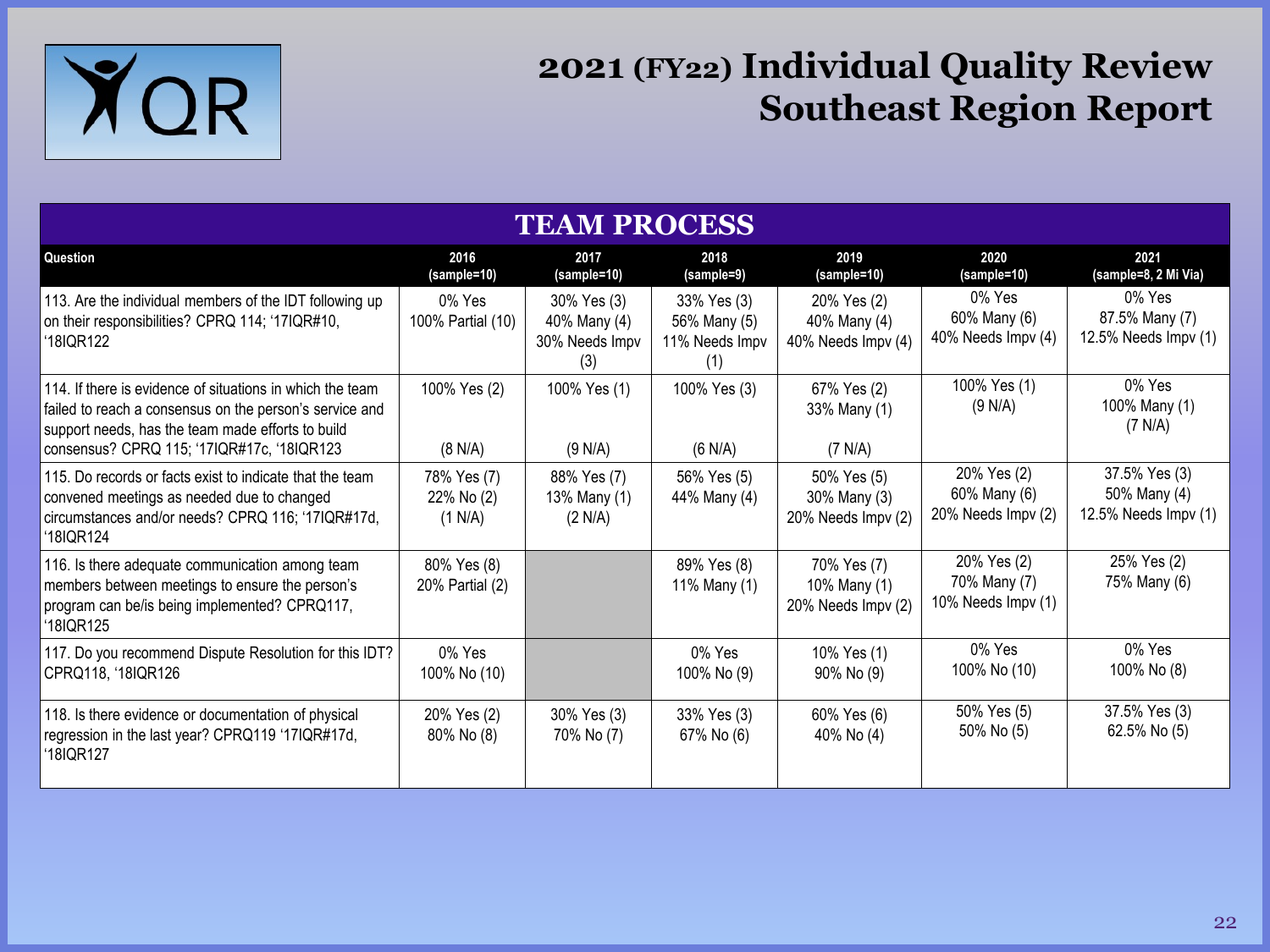

| <b>TEAM PROCESS (continued)</b>                                                                                                                                          |                                           |                                                               |                                                      |                                              |                                          |                                                       |  |  |  |
|--------------------------------------------------------------------------------------------------------------------------------------------------------------------------|-------------------------------------------|---------------------------------------------------------------|------------------------------------------------------|----------------------------------------------|------------------------------------------|-------------------------------------------------------|--|--|--|
| Question                                                                                                                                                                 | 2016<br>(sample=10)                       | 2017<br>(sample=10)                                           | 2018<br>(sample=9)                                   | 2019<br>(sample=10)                          | 2020<br>(sample=10)                      | 2021<br>(sample=8, 2 Mi Via)                          |  |  |  |
| 119. Is there evidence or documentation of behavioral or<br>functional regression in the last year? CPRQ120;<br>'17IQR14c, '18IQR128                                     | 11% Yes (1)<br>89% No (8)<br>$(1$ CND $)$ | 0% Yes<br>100% No (10)                                        | 33% Yes (3)<br>67% No (6)                            | 50% Yes (5)<br>50% No (5)                    | 40% Yes (4)<br>60% No (6)                | 12.5% Yes (1)<br>87.5% No (7)                         |  |  |  |
| 120. If #118 OR #119 is scored "Yes", is the IDT<br>adequately addressing the regression? CPRQ121;<br>'18IQR129                                                          | 33% Yes (1)<br>67% Partial (2)<br>(7 N/A) |                                                               | 80% Yes (4)<br>20% No (1)<br>(4 N/A)                 | 57% Yes (4)<br>43% No (3)<br>(3 N/A)         | 71.4% Yes (5)<br>28.6% No (2)<br>(3 N/A) | 50% Yes (2)<br>50% No (2)<br>(4 N/A)                  |  |  |  |
| 121. Has the person changed residential/day services in<br>the last year? CPRQ122, '18IQR130                                                                             | 10% Yes (1)<br>90% No (9)                 |                                                               | 22% Yes (2)<br>78% No (7)                            | 10% Yes (1)<br>90% No (9)                    | 0% Yes<br>100% No (10)                   | 0% Yes<br>100% No (8)                                 |  |  |  |
| 122. If #121 is Yes, was the change Planned by the IDT?<br>CPRQ122a, '18IQR131                                                                                           | 100% Yes (1)<br>(9 N/A)                   |                                                               | 50% Yes (1)<br>50% No (1)<br>(7 N/A)                 | 100% Yes (1)<br>(9 N/A)                      | (10 N/A)                                 | (8 N/A)                                               |  |  |  |
| 123. If #121 is Yes, did the change meet the person's<br>needs and/or preferences? CPRQ122b, '18IQR132                                                                   | 100% Yes (1)<br>(9 N/A)                   |                                                               | 100% Yes (2)<br>(7 N/A)                              | 100% Yes (1)<br>(9 N/A)                      | (10 N/A)                                 | (8 N/A)                                               |  |  |  |
| 124. Overall, has the IDT process been adequate for<br>assessing, planning, implementing and monitoring of<br>services for this person? CPRQ123; '17IQR#7n,<br>'18IQR133 | 30% Yes (3)<br>70% Partial (7)            | 0% Yes<br>30% Many (3)<br>60% Needs Impv<br>(6)<br>10% No (1) | 22% Yes (2)<br>56% Many (5)<br>22% Needs Impv<br>(2) | 0% Yes<br>60% Many (6)<br>40% Needs Impv (4) | 60% Many (6)<br>40% Needs Impv (4)       | $0\%$ Yes<br>87.5% Many (7)<br>12.5% Needs Impv $(1)$ |  |  |  |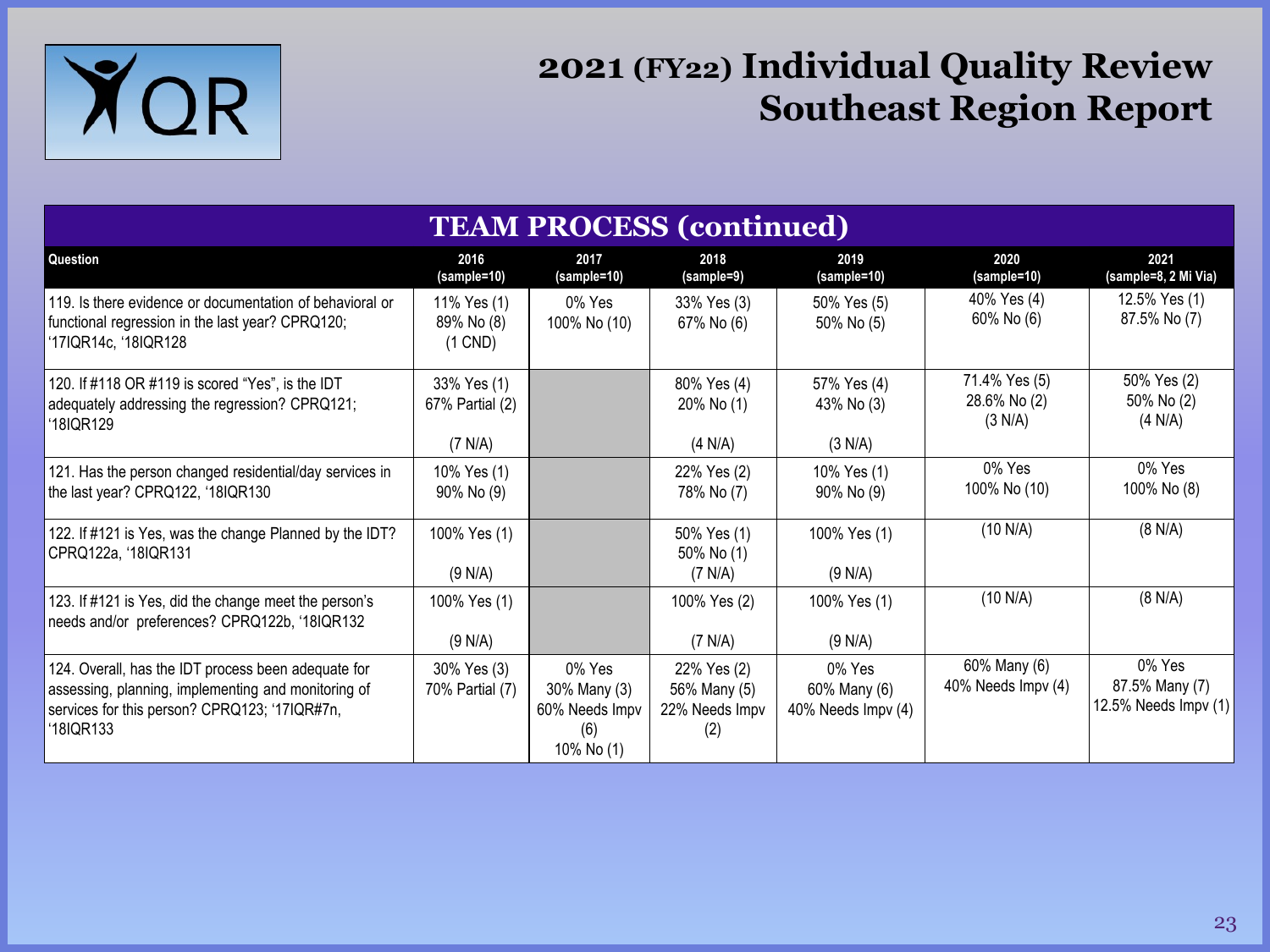

| <b>SUPPORTED EMPLOYMENT</b>                                                                                                                                                          |                                      |                                                                          |                                                                          |                                                                            |                                                                                    |                                            |  |  |  |
|--------------------------------------------------------------------------------------------------------------------------------------------------------------------------------------|--------------------------------------|--------------------------------------------------------------------------|--------------------------------------------------------------------------|----------------------------------------------------------------------------|------------------------------------------------------------------------------------|--------------------------------------------|--|--|--|
| Question                                                                                                                                                                             | 2016<br>(sample=10)                  | 2017<br>(sample=10)                                                      | 2018<br>(sample=9)                                                       | 2019<br>(sample=10)                                                        | 2020<br>(sample=10)                                                                | 2021<br>(sample=8, 2 Mi Via)               |  |  |  |
| 125. Does (Name) have a current Person-Centered<br>Assessment? '18IQR134                                                                                                             |                                      |                                                                          | 11% Yes (1)<br>22% Many (2)<br>44% Needs Impv<br>(4)<br>22% No (2)       | 44% Yes (4)<br>33% Many (3)<br>11% Needs Impv (1)<br>11% No (1)<br>(1 N/A) | 80% Yes (8)<br>20% Many (2)                                                        | 57.1% Yes (4)<br>42.9% Many (3)<br>(1 N/A) |  |  |  |
| 126. Did this assessment address vocational interests, abilities<br>and needs? CPRQ126; '17IQR#26a, '18IQR135                                                                        | 67% Yes (4)<br>33% No (2)<br>(4 N/A) | 0% Yes<br>22% Many (2)<br>44% Needs Impv<br>(4)<br>33% No (3)<br>(1 N/A) | 0% Yes<br>33% Many (2)<br>17% Needs Impv<br>(1)<br>50% No (3)<br>(3 N/A) | 33% Yes (2)<br>17% Many (1)<br>17% Needs Impv (1)<br>33% No (2)<br>(4 N/A) | 57.1% Yes (4)<br>14.3% Many (1)<br>14.3% Needs Impv (1)<br>14.3% No (1)<br>(3 N/A) | 100% Yes (6)<br>(2 N/A)                    |  |  |  |
| 127. Did the individual participate personally in the Person<br>Centered Assessment? '18IQR136                                                                                       |                                      |                                                                          | 67% Yes (6)<br>33% No (3)                                                | 78% Yes (7)<br>22% No (2)<br>(1 N/A)                                       | 90% Yes (9)<br>10% No (1)                                                          | 100% Yes (7)<br>(1 N/A)                    |  |  |  |
| 128. Did the Guardian participate in the Person Centered<br>Assessment? '18IQR137                                                                                                    |                                      |                                                                          | 33% Yes (3)<br>67% No (6)                                                | 44% Yes (4)<br>56% No (5)<br>(1 N/A)                                       | 80% Yes (8)<br>20% No (2)                                                          | 62.5% Yes (5)<br>37.5% No (3)              |  |  |  |
| 129. Is the individual engaged in the Informed Choice Project?<br>18IQR138 Note: this question is no longer asked as project has<br>ended.                                           |                                      |                                                                          | 11% Yes (1)<br>89% No (8)                                                | 0% Yes<br>100% No (10)                                                     | (10 N/A)                                                                           | (8 N/A)                                    |  |  |  |
| 130. Has the individual been offered the opportunity to<br>participate in work or job exploration including volunteer work<br>and/or trial work opportunities? '17IQR#26e, '18IQR139 |                                      | 0% Yes<br>11% Many (1)<br>22% Needs Impv<br>(2)<br>67% No (6)            | 33% Yes (2)<br>67% No (4)<br>(3 N/A)                                     | 67% Yes (4)<br>33% No (2)<br>(4 N/A)                                       | 100% Yes (7)<br>(3 N/A)                                                            | 66.7% Yes (4)<br>33.3% No (2)<br>(2 N/A)   |  |  |  |
| 131. If #130 is Yes, are these new experiences clearly<br>documented in the ISP Work, Education and/or Volunteer History<br>section? '18IQR140                                       |                                      | (1 N/A)                                                                  | 0% Yes<br>50% Many (1)<br>50% No (1)<br>(7 N/A)                          | 100% Yes (4)<br>(6 N/A)                                                    | 71.4% Yes (5)<br>14.3% Many (1)<br>14.3% Needs Impv (1)<br>(3 N/A)                 | 100% Yes (4)<br>(4 N/A)                    |  |  |  |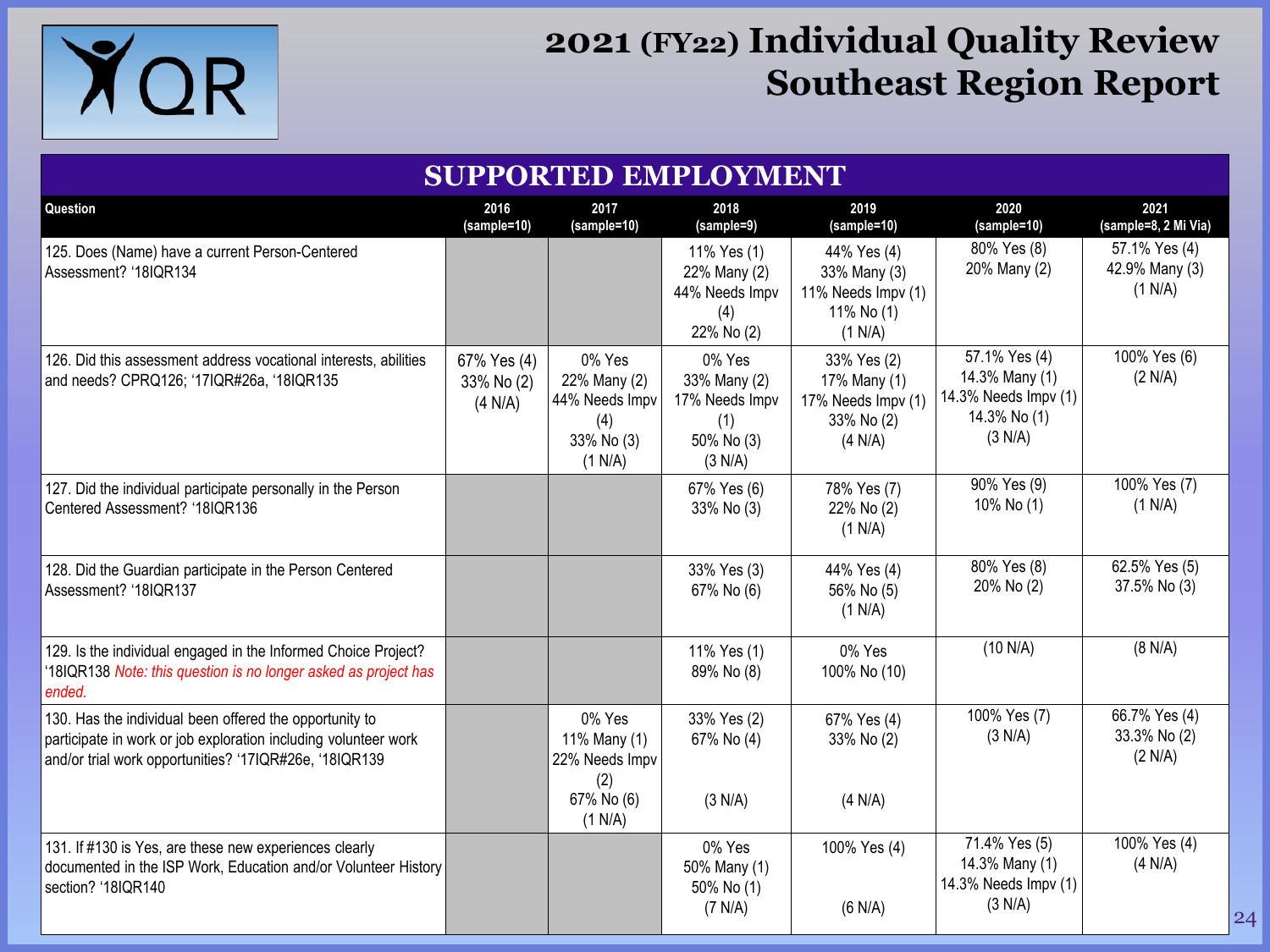

| <b>SUPPORTED EMPLOYMENT (continued)</b>                                                                                                                                                                                               |                     |                                                                       |                                                                              |                                                      |                                                                    |                                               |  |  |  |
|---------------------------------------------------------------------------------------------------------------------------------------------------------------------------------------------------------------------------------------|---------------------|-----------------------------------------------------------------------|------------------------------------------------------------------------------|------------------------------------------------------|--------------------------------------------------------------------|-----------------------------------------------|--|--|--|
| Question                                                                                                                                                                                                                              | 2016<br>(sample=10) | 2017<br>(sample=10)                                                   | 2018<br>(sample=9)                                                           | 2019<br>(sample=10)                                  | 2020<br>(sample=10)                                                | 2021<br>(sample=8, 2 Mi Via)                  |  |  |  |
| 132. If #131 is No, is the individual trying new discovery<br>experiences in the community to determine interests, abilities,<br>skills and needs? '18IQR141                                                                          |                     |                                                                       | 0% Yes<br>25% Needs<br>Impv(1)<br>75% No (3)<br>(5 N/A)                      | 50% Yes (1)<br>50% Many (1)<br>(8 N/A)               | 100% Yes (1)<br>(9 N/A)                                            | $0\%$ Yes<br>100% No (2)<br>(6 N/A)           |  |  |  |
| 133. Has the Guardian had the opportunity to gain information<br>on how the individual responded during job exploration activities<br>such as volunteering and/or trial work experiences? '18IQR142                                   |                     |                                                                       | 17% Yes (1)<br>83% No (5)<br>(3 N/A)                                         | 60% Yes (3)<br>20% Many (1)<br>20% No (1)<br>(5 N/A) | 85.7% Yes (6)<br>14.3% Needs Impv (1)<br>(3 N/A)                   | 100% Yes (6)<br>(2 N/A)                       |  |  |  |
| 134. Has the individual received information regarding the range<br>of employment options available to him/her? '17IQR#26c,<br>'18IQR143                                                                                              |                     | 0% Yes<br>11% Many (1)<br>56% Needs Impv (5)<br>33% No (3)<br>(1 N/A) | 17% Yes (1)<br>17% Many (1)<br>67% No (4)<br>(3 N/A)                         | 100% Yes (6)<br>(4 N/A)                              | 71.4% Yes (5)<br>14.3% Many (1)<br>14.3% Needs Impv (1)<br>(3 N/A) | 100% Yes (6)<br>(2 N/A)                       |  |  |  |
| 135. Has the Guardian received information regarding the range<br>of employment options available for the individual? '18IQR144                                                                                                       |                     |                                                                       | 17% Yes (1)<br>17% Needs<br>Impv(1)<br>67% No (4)<br>(3 N/A)                 | 80% Yes (4)<br>20% Many (1)<br>(5 N/A)               | 85.7% Yes (6)<br>14.3% Needs Impv (1)<br>(3 N/A)                   | 100% Yes (6)<br>(2 N/A)                       |  |  |  |
| 136. If there are barriers to employment, has the Team, including<br>the individual, addressed how to overcome those barriers to<br>employment and integrating clinical info., AT, & therapies as<br>necessary  '17IQR#27b, '18IQR145 |                     | 0% Yes<br>11% Many (1)<br>44% Needs Impv (4)<br>44% No (4)<br>(1 N/A) | 17% Yes (1)<br>17% Many (1)<br>33% Needs<br>Impv(2)<br>33% No (2)<br>(3 N/A) | 71% Yes (5)<br>29% No (2)<br>(3 N/A)                 | 83.3% Yes (5)<br>16.7% Needs Impv (1)<br>(4 N/A)                   | 83.3% Yes (5)<br>16.7% Many (1)<br>(2 N/A)    |  |  |  |
| 137. If there are barriers to employment, has the Team<br>addressed with the Guardian how to overcome those barriers to<br>employment and integrating clinical info., AT, & therapies as<br>necessary ? '18IQR146                     |                     |                                                                       | 20% Yes (1)<br>20% Many (1)<br>20% Needs<br>Impv(1)<br>40% No (2)<br>(4 N/A) | 67% Yes (4)<br>33% No (2)<br>(4 N/A)                 | 83.3% Yes (5)<br>16.7% Needs Impv (1)<br>(4 N/A)                   | 80% Yes (4)<br>20% Many (1)<br>(3 N/A)<br>2,1 |  |  |  |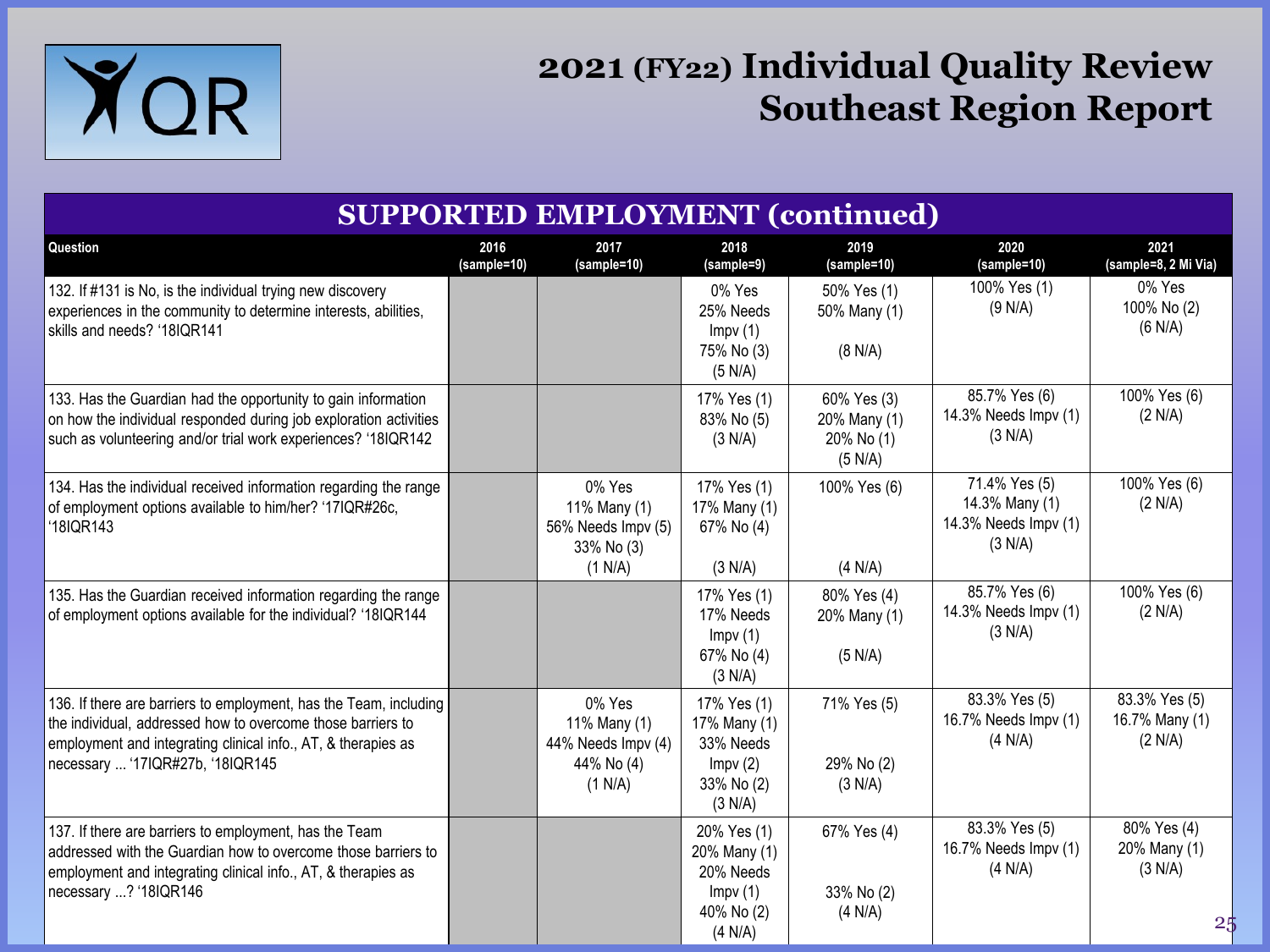

| <b>SUPPORTED EMPLOYMENT (continued)</b>                                                                            |                                                         |                     |                                                                               |                                                      |                                          |                                                                      |  |  |
|--------------------------------------------------------------------------------------------------------------------|---------------------------------------------------------|---------------------|-------------------------------------------------------------------------------|------------------------------------------------------|------------------------------------------|----------------------------------------------------------------------|--|--|
| Question                                                                                                           | 2016<br>(sample=10)                                     | 2017<br>(sample=10) | 2018<br>(sample=9)                                                            | 2019<br>(sample=10)                                  | 2020<br>(sample=10)                      | 2021<br>(sample=8, 2 Mi Via)                                         |  |  |
| 138. Has the individual participated in work or volunteer<br>activities during the past year? '18IQR147            |                                                         |                     | 33% Yes (2)<br>33% Many (2)<br>17% Needs Impv<br>(1)<br>17% No (1)<br>(3 N/A) | 29% Yes (2)<br>14% Many (1)<br>57% No (4)<br>(3 N/A) | 85.7% Yes (6)<br>14.3% No (1)<br>(3 N/A) | 50% Yes (3)<br>50% No (3)<br>(2 N/A)                                 |  |  |
| 139. Has the individual identified what type of work or volunteer<br>activities he/she would like to do? '18IQR148 |                                                         |                     | 57% Yes (4)<br>13% Needs Impv<br>(1)<br>25% No (2)<br>(2 N/A)                 | 57% Yes (4)<br>43% No (3)<br>(3 N/A)                 | 85.7% Yes (6)<br>14.3% No (1)<br>(3 N/A) | 66.7% Yes (4)<br>16.7% Many (1)<br>16.7% Needs Impv $(1)$<br>(2 N/A) |  |  |
| 140. Does the Guardian support him/her working? '18IQR149                                                          |                                                         |                     | 83% Yes (5)<br>17% No (1)<br>(3 N/A)                                          | 60% Yes (3)<br>40% No (2)<br>(5 N/A)                 | 85.7% Yes (6)<br>14.3% No (1)<br>(3 N/A) | 66.7% Yes (4)<br>33.3% No (2)<br>(2 N/A)                             |  |  |
| 142. Is the individual engaged in Supported Employment?<br>CPRQ129, '18IQR151                                      | 40% Yes (2)<br>60% No (3)<br>(5 N/A)                    |                     | 17% Yes (1)<br>63% No (5)<br>(3 N/A)                                          | 0% Yes<br>100% No (7)<br>(3 N/A)                     | 42.9% Yes (3)<br>57.1% No (4)<br>(3 N/A) | 0% Yes<br>100% No (5)<br>(3 N/A)                                     |  |  |
| 144. Does the person have a Career Development Plan?<br>CPRQ128 17IQR#26e, '18IQR153                               | 20% Yes (1)<br>60% Partial (3)<br>20% No (1)<br>(5 N/A) |                     | 0% Yes<br>100% Needs Impv<br>(1)<br>(8 N/A)                                   | 50% Yes (1)<br>50% Many (1)<br>(8 N/A)               | 100% Yes (4)<br>(6 N/A)                  | (8 N/A)                                                              |  |  |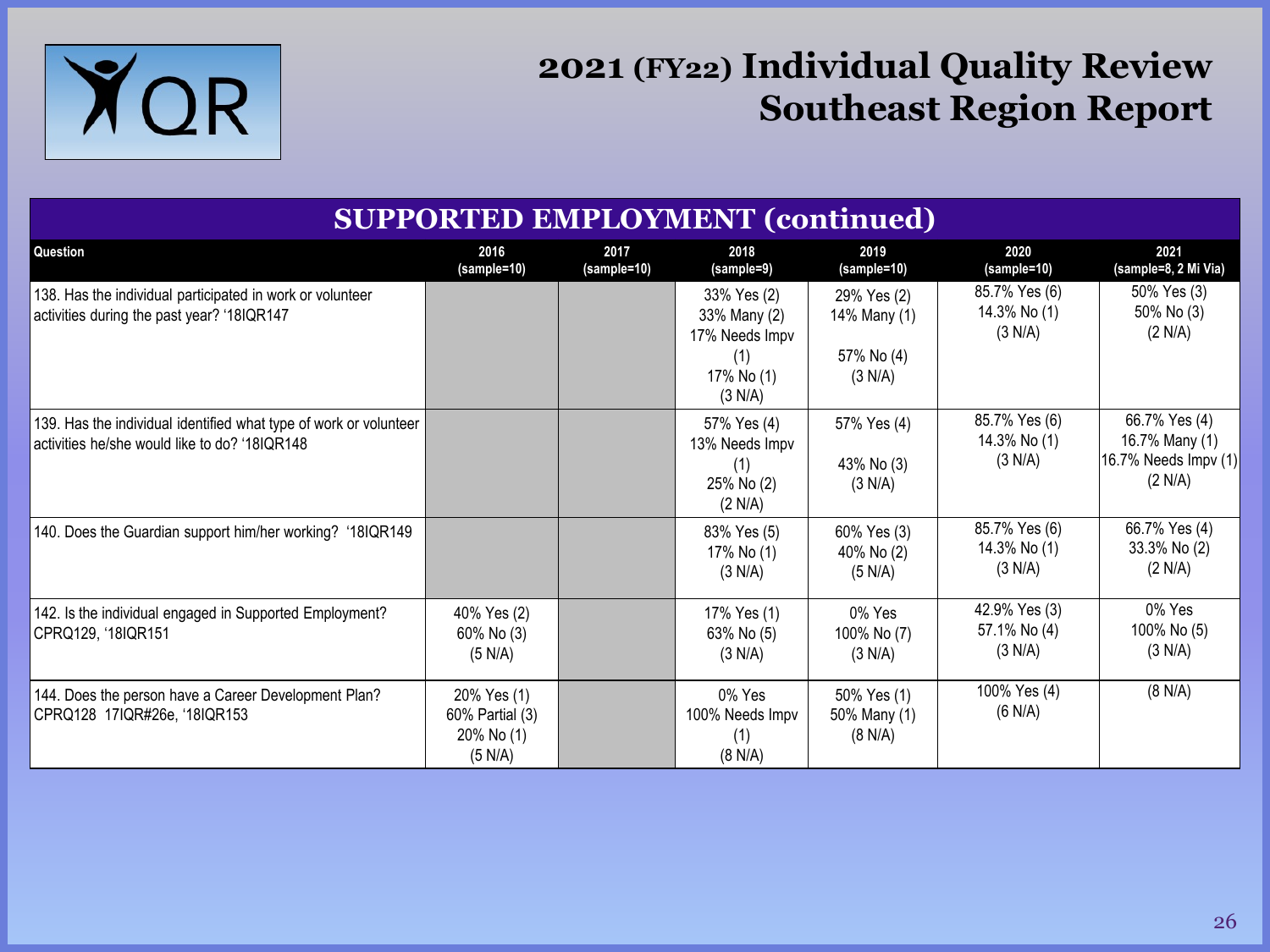

| <b>BEHAVIOR</b>                                                                                                                                                        |                                           |                                                              |                                                      |                                                                            |                                                                       |                                                                                     |  |  |
|------------------------------------------------------------------------------------------------------------------------------------------------------------------------|-------------------------------------------|--------------------------------------------------------------|------------------------------------------------------|----------------------------------------------------------------------------|-----------------------------------------------------------------------|-------------------------------------------------------------------------------------|--|--|
| Question                                                                                                                                                               | 2016<br>(sample=10)                       | 2017<br>(sample=10)                                          | 2018<br>(sample=9)                                   | 2019<br>(sample=10)                                                        | 2020<br>(sample=10)                                                   | 2021<br>(sample=8, 2 Mi Via)                                                        |  |  |
| 145. Is the person considered by the IDT to need behavior<br>services now? CPRQ131; '17IQR#5d, '18IQR154                                                               | 90% Yes (9)<br>10% No (1)                 | 70% Yes (7)<br>30% No (3)                                    | 78% Yes (7)<br>22% No (2)                            | 80% Yes (8)<br>20% No (2)                                                  | 90% Yes (9)<br>10% No (1)                                             | 62.5% Yes (5)<br>37.5% No (3)                                                       |  |  |
| 146. Does the person need behavior services now?<br>CPRQ132<br>'17IQR#11e, '18IQR155                                                                                   | 90% Yes (9)<br>10% No $(1)$               | 80% Yes (8)<br>20% No (2)                                    | 78% Yes (7)<br>22% No (2)                            | 90% Yes (9)<br>10% No (1)                                                  | 90% Yes (9)<br>10% No (1)                                             | 75% Yes (6)<br>25% No (2)                                                           |  |  |
| 147. Have behavioral assessments been completed?<br>CPRQ133, '18IQR156                                                                                                 | 67% Yes (6)<br>33% Partial (3)<br>(1 N/A) |                                                              | 57% Yes (4)<br>29% Many (2)<br>14% No (1)<br>(2 N/A) | 44% Yes (4)<br>44% Many (4)<br>11% No (1)<br>(1 N/A)                       | 22.2% Yes (2)<br>66.7% Many (6)<br>11.1% Needs Impv<br>(1)<br>(1 N/A) | 66.7% Yes (4)<br>16.7% Many (1)<br>16.7% No (1)<br>(2 N/A)                          |  |  |
| 148. Does the person have a positive behavior support plan<br>developed out of the behavior assessments that meets the<br>person's needs? CPRQ134 '17IQR#5g, '18IQR157 | 100% Yes (9)<br>(1 N/A)                   | 57% Yes (4)<br>14% Many (1)<br>29% Needs Impv (2)<br>(3 N/A) | 83% Yes (5)<br>17% Many (1)<br>(3 N/A)               | 67% Yes (6)<br>11% Many (1)<br>11% Needs Impv (1)<br>11% No (1)<br>(1 N/A) | 55.6% Yes (5)<br>22.2% Many (2)<br>22.2% Needs Impv<br>(2)<br>(1 N/A) | 50% Yes (3)<br>33.3% Many (2)<br>16.7% No (1)<br>(2 N/A)                            |  |  |
| 149. Has the staff been trained on the Positive Behavior<br>Support Plan? CPRQ135; '17IQR#10d, '18IQR158                                                               | 78% Yes (7)<br>22% Partial (2)<br>(1 N/A) | 83% Many (5)<br>17% Needs Impv (1)<br>(4 N/A)                | 100% Yes (6)<br>(3 N/A)                              | 56% Yes (5)<br>11% Many (1)<br>22% Needs Impv (2)<br>11% No (1)<br>(1 N/A) | 66.7% Yes (6)<br>22.2% Many (2)<br>11.1% No $(1)$<br>(1 N/A)          | 50% Yes (3)<br>16.7% Many (1)<br>16.7% Needs Impv<br>(1)<br>16.7% No (1)<br>(2 N/A) |  |  |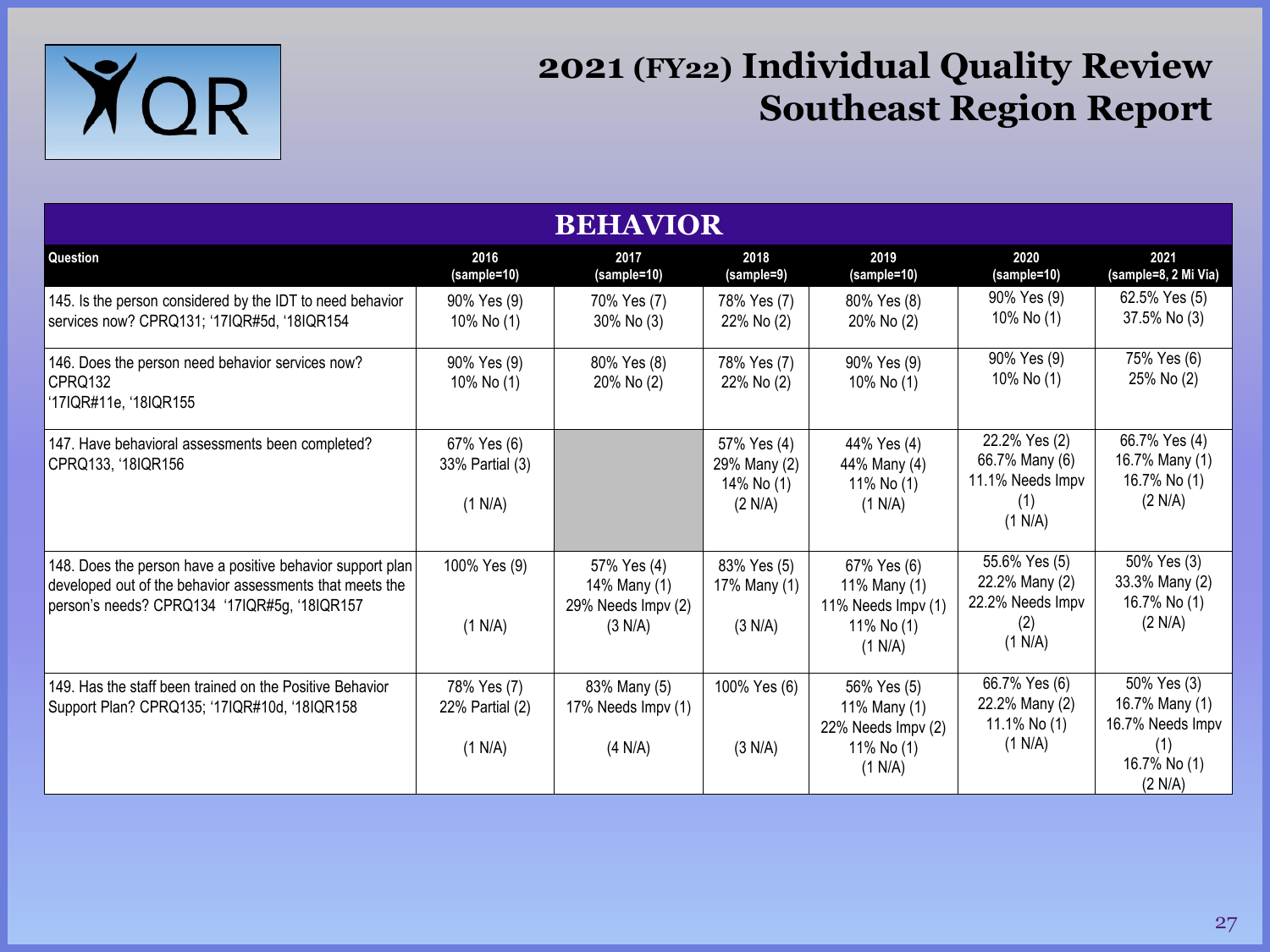

| <b>BEHAVIOR</b> (continued)                                                                                                                  |                                                           |                                                              |                                                                 |                                                      |                                                                       |                                                                |  |  |
|----------------------------------------------------------------------------------------------------------------------------------------------|-----------------------------------------------------------|--------------------------------------------------------------|-----------------------------------------------------------------|------------------------------------------------------|-----------------------------------------------------------------------|----------------------------------------------------------------|--|--|
| Question                                                                                                                                     | 2016<br>(sample=10)                                       | 2017<br>(sample=10)                                          | 2018<br>(sample=9)                                              | 2019<br>(sample=10)                                  | 2020<br>(sample=10)                                                   | 2021<br>(sample=8, 2 Mi Via)                                   |  |  |
| 150. If needed, does the person have a Behavior Crisis<br>Intervention Plan that meets the person's needs? CPRQ 73a;<br>ʻ17IQR#5h, ʻ18IQR159 | 100% Yes (2)                                              | 0% Yes<br>100% Many (2)                                      | 100% Yes (2)                                                    | 75% Yes (3)<br>25% No (1)                            | 33.3% Yes (1)<br>33.3% Many (1)<br>33.4% No (1)                       | 0% Yes<br>50% Needs Impv (1)<br>50% No (1)                     |  |  |
|                                                                                                                                              | (8 N/A)                                                   | (8 N/A)                                                      | (7 N/A)                                                         | (6 N/A)                                              | (7 N/A)                                                               | (6 N/A)                                                        |  |  |
| 151. Does the person receive behavioral services consistent with<br>his/her needs? CPRQ 136 '17IQR#5i, '18IQR160                             | 67% Yes (6)<br>33% Partial (3)                            | 38% Yes (3)<br>50% Many (4)<br>13% No (1)                    | 71% Yes (5)<br>29% Many (2)                                     | 56% Yes (5)<br>22% Many (2)<br>11% Needs Impv (1)    | 33.4% Yes (3)<br>33.3% Many (3)<br>33.3% Needs Impv                   | 66.7% Yes (4)<br>16.7% Needs Impv (1)<br>16.7% No (1)          |  |  |
|                                                                                                                                              | (1 N/A)                                                   | (2 N/A)                                                      | (2 N/A)                                                         | 11% No (1)<br>(1 N/A)                                | (3)<br>(1 N/A)                                                        | (2 N/A)                                                        |  |  |
| 152. Are behavior support services integrated into the ISP? CPRQ<br>137; '17IQR#11d, '18IQR161                                               | 67% Yes (6)<br>22% Partial (2)<br>11% No $(1)$<br>(1 N/A) | 67% Yes (4)<br>17% Needs<br>Impv(1)<br>17% No (1)<br>(4 N/A) | 50% Yes (3)<br>33% Many (2)<br>17% Needs Impv<br>(1)<br>(3 N/A) | 78% Yes (7)<br>11% Many (1)<br>11% No (1)<br>(1 N/A) | 44.4% Yes (4)<br>22.3% Many (2)<br>33.3% Needs Impv<br>(3)<br>(1 N/A) | 50% Yes (3)<br>33.3% Needs Impv (2)<br>16.7% No (1)<br>(2 N/A) |  |  |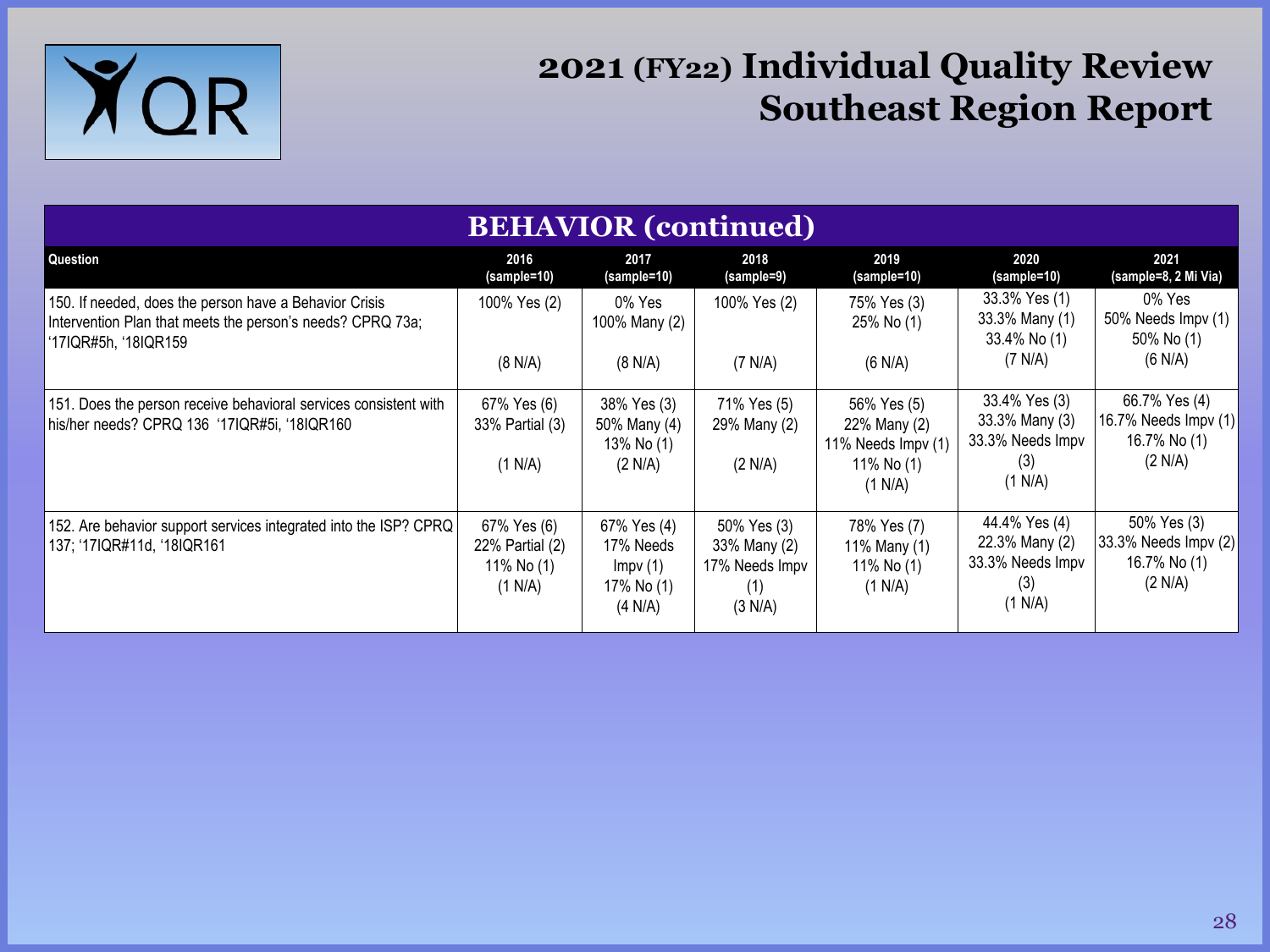

#### **ADAPTIVE EQUIPMENT / AUGMENTATIVE COMMUNICATION**

| Question                                                                                                               | 2016<br>(sample=10)                       | 2017<br>(sample=10)                                          | 2018<br>(sample=9)                     | 2019<br>(sample=10)                                                        | 2020<br>(sample=10)                                                | 2021<br>(sample=8, 2 Mi Via)                                       |
|------------------------------------------------------------------------------------------------------------------------|-------------------------------------------|--------------------------------------------------------------|----------------------------------------|----------------------------------------------------------------------------|--------------------------------------------------------------------|--------------------------------------------------------------------|
| 153. Has the person received all adaptive equipment<br>needed? CPRQ138; '17IQR#25b, '18IQR162                          | 50% Yes (3)<br>50% Partial (3)<br>(4 N/A) | 67% Yes (6)<br>22% Many (2)<br>11% Needs Impv (1)<br>(1 N/A) | 86% Yes (6)<br>14% Many (1)<br>(2 N/A) | 56% Yes (5)<br>44% Many (4)<br>(1 N/A)                                     | 77.8% Yes (7)<br>22.2% Many (2)<br>(1 N/A)                         | 57.1% Yes (4)<br>28.6% Many (2)<br>14.3% Needs Impv (1)<br>(1 N/A) |
| 154. Has the person received all assistive technology<br>needed? CPRQ139; '17IQR#25c, '18IQR163                        | 83% Yes (5)<br>17% Partial (1)<br>(4 N/A) | 50% Yes (3)<br>17% Many (1)<br>33% Needs Impv (2)<br>(4 N/A) | 60% Yes (3)<br>40% Many (2)<br>(4 N/A) | 63% Yes (5)<br>13% Many (1)<br>25% Needs Impv (2)<br>(2 N/A)               | 50% Yes (4)<br>37.5% Many (3)<br>12.5% Needs Impv (1)<br>(2 N/A)   | 50% Yes (3)<br>33.3% Many (2)<br>16.7% Needs Impv $(1)$<br>(2 N/A) |
| 155. Do direct care staff know how to appropriately help<br>the person use his/her equipment? '17IQR#25f,<br>'18IQR164 |                                           | 100% Yes (9)<br>(1 N/A)                                      | 86% Yes (6)<br>14% Many (1)<br>(2 N/A) | 88% Yes (7)<br>13% Needs Impv (1)<br>(2 N/A)                               | 88.9% Yes (8)<br>11.1% Many (1)<br>(1 N/A)                         | 71.4% Yes (5)<br>28.6% Many (2)<br>(1 N/A)                         |
| 156. Is the person's equipment and technology in good<br>repair?'17IQR#25d, '18IQR165                                  |                                           | 78% Yes (7)<br>11% Many (1)<br>11% Needs Impv (1)<br>(1 N/A) | 100% Yes (7)<br>(2 N/A)                | 89% Yes (8)<br>11% Needs Impv (1)<br>(1 N/A)                               | 88.9% Yes (8)<br>11.1% Many (1)<br>(1 N/A)                         | 75% Yes (6)<br>25% Many (2)                                        |
| 157. Is the person's equipment/technology available in<br>all appropriate environments? '17IQR#25e, '18IQR166          |                                           | 78% Yes (7)<br>11% Many (1)<br>11% Needs Impv (1)<br>(1 N/A) | 100% Yes (7)<br>(2 N/A)                | 44% Yes (4)<br>44% Many (4)<br>11% Needs Impv (1)<br>(1 N/A)               | 55.6% Yes (5)<br>44.4% Many (4)<br>(1 N/A)                         | 50% Yes (4)<br>50% Many (4)                                        |
| 158. Has the person received all communication<br>assessments and services? CPRQ140; '17IQR#10b,<br>18IQR167           | 75% Yes (6)<br>25% Partial (2)<br>(2 N/A) | 67% Yes (6)<br>11% Many (1)<br>22% Needs Impv (2)<br>(1 N/A) | 83% Yes (5)<br>17% Many (1)<br>(3 N/A) | 67% Yes (6)<br>11% Many (1)<br>11% Needs Impv (1)<br>11% No (1)<br>(1 N/A) | 44.4% Yes (4)<br>44.4% Many (4)<br>11.2% Needs Impv (1)<br>(1 N/A) | 71.4% Yes (5)<br>28.6% Many (2)<br>(1 N/A)                         |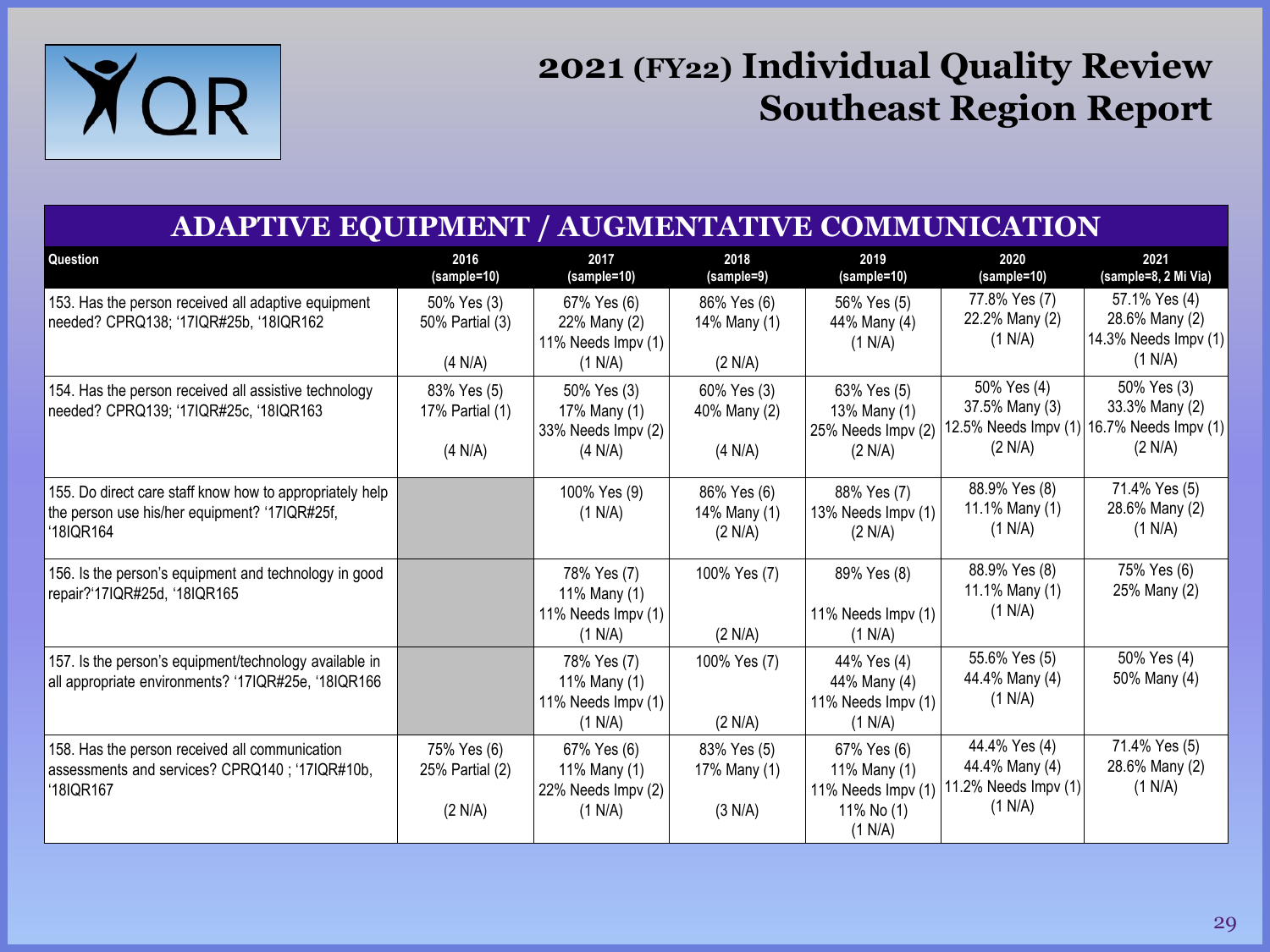

| <b>INDIVIDUAL SERVICE PLANNING</b>                                                                                                                                                                                                         |                                |                                                                    |                                                      |                                                      |                                                 |                                                  |  |  |  |
|--------------------------------------------------------------------------------------------------------------------------------------------------------------------------------------------------------------------------------------------|--------------------------------|--------------------------------------------------------------------|------------------------------------------------------|------------------------------------------------------|-------------------------------------------------|--------------------------------------------------|--|--|--|
| Question                                                                                                                                                                                                                                   | 2016<br>(sample=10)            | 2017<br>(sample=10)                                                | 2018<br>(sample=9)                                   | 2019<br>(sample=10)                                  | 2020<br>(sample=10)                             | 2021<br>(sample=8, 2 Mi Via)                     |  |  |  |
| 159. Does the person have an ISP that addresses live,<br>work/learn, fun/relationships and health/other that correlates<br>with the person's desires and capabilities, in accordance with<br>DOH Regulations? CPRQ141 '17IQR#7o, '18IQR168 | 80% Yes (8)<br>20% Partial (2) | 70% Yes (7)<br>10% Many (1)<br>20% Needs Impv<br>(2)               | 89% Yes (8)<br>11% Many (1)                          | 90% Yes (9)<br>10% Many (1)                          | 90% Yes (9)<br>10% Many (1)                     | 87.5% Yes (7)<br>12.5% No (1)                    |  |  |  |
| 160. Does the person have an ISP that contains a complete<br>Vision Section that is based on a long-term view? CPRQ142<br>'17IQR#7a, '18IQR169                                                                                             | 70% Yes (7)<br>30% Partial (3) | 50% Yes (5)<br>20% Many (2)<br>20% Needs Impv<br>(2)<br>10% No (1) | 67% Yes (6)<br>11% Many (1)<br>22% Needs Impv<br>(2) | 90% Yes (9)<br>10% Needs Impv<br>(1)                 | 50% Yes (5)<br>40% Many (4)<br>10% No (1)       | 62.5% Yes (5)<br>25% Many (2)<br>12.5% No (1)    |  |  |  |
| 161. Does the person receive services and supports<br>recommended in the ISP? CPRQ143; '17IQR#11a, '18IQR170                                                                                                                               | 60% Yes (6)<br>40% Partial (4) | 40% Yes (4)<br>20% Many (2)<br>40% Needs Impv<br>(4)               | 78% Yes (7)<br>22% Many (2)                          | 90% Yes (9)<br>10% Many (1)                          | 70% Yes (7)<br>30% Many (3)                     | 75% Yes (6)<br>12.5% Many (1)<br>12.5% No (1)    |  |  |  |
| 162. Does the person have adequate access to and use of<br>generic services and natural supports? CPRQ144;<br>'17IQR#33f, '18IQR171                                                                                                        | 90% Yes (9)<br>10% Partial (1) | 80% Yes (8)<br>10% Many (2)<br>10% Needs Impv<br>(1)               | 89% Yes (8)<br>11% Many (1)                          | 80% Yes (8)<br>20% Many (2)                          | 90% Yes (9)<br>10% Many (1)                     | 87.5% Yes (7)<br>12.5% Many (1)                  |  |  |  |
| 163. Is the person integrated into the community? CPRQ145;<br>17IQR#29g, '18IQR172                                                                                                                                                         | 70% Yes (7)<br>30% Partial (3) | 30% Yes (3)<br>20% Many (2)<br>50% Needs Impv<br>(5)               | 67% Yes (6)<br>11% Many (1)<br>22% Needs Impv<br>(2) | 70% Yes (7)<br>20% Many (2)<br>10% Needs Impv<br>(1) | 70% Yes (7)<br>30% Many (3)                     | 87.5% Yes (7)<br>12.5% Many (1)                  |  |  |  |
| 164. Is the total program of the level of intensity adequate to<br>meet this person's needs? CPRQ147; '17IQR#36, '18IQR174                                                                                                                 | 20% Yes (2)<br>80% Partial (8) | 0% Yes<br>30% Many (3)<br>70% Needs Impv<br>(7)                    | 11% Yes (1)<br>78% Many (7)<br>11% Needs Impv<br>(1) | 0% Yes<br>60% Many (6)<br>40% Needs Impv<br>(4)      | $0\%$ Yes<br>90% Many (9)<br>10% Needs Impv (1) | 0% Yes<br>87.5% Many (7)<br>12.5% Needs Impv (1) |  |  |  |